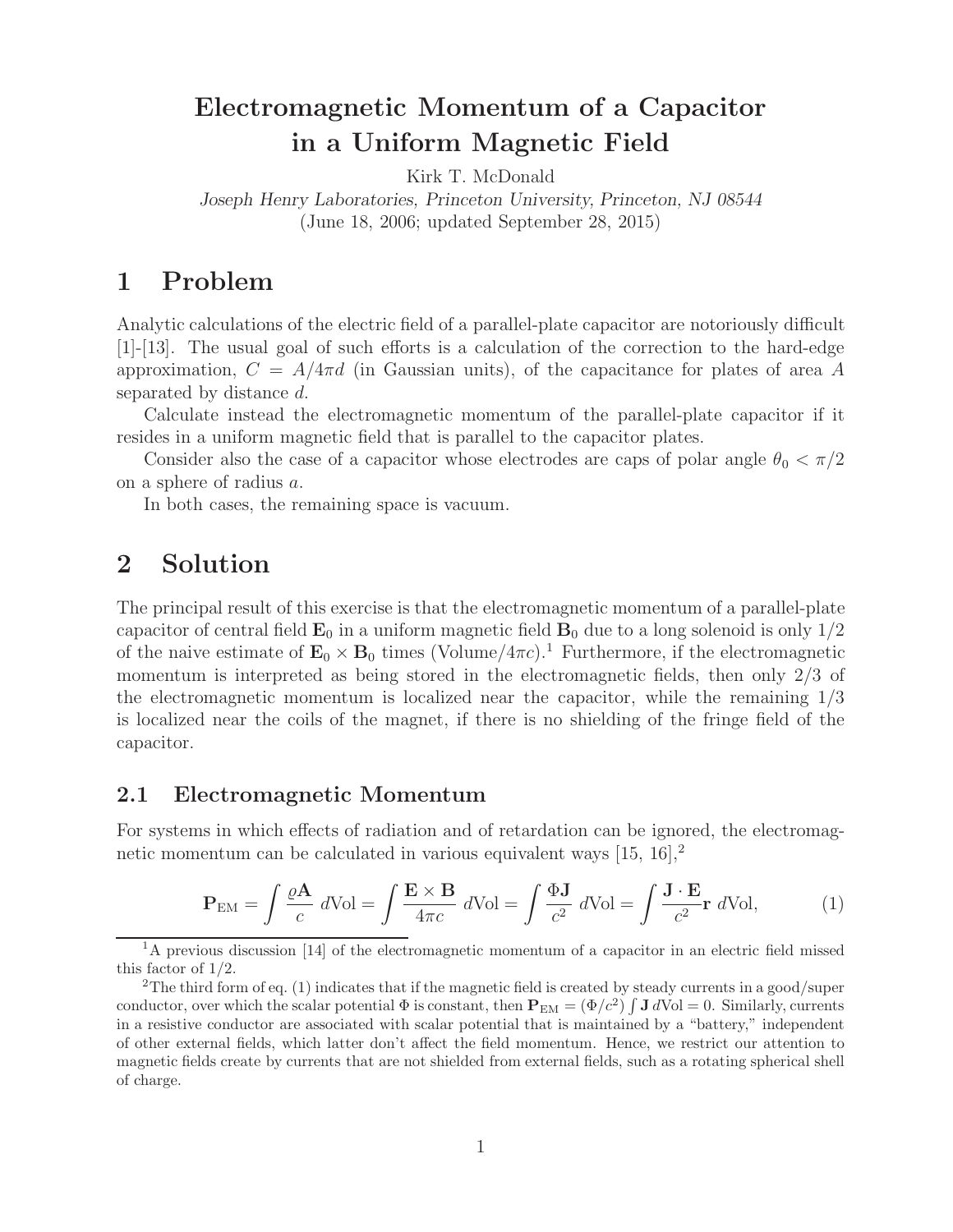where  $\rho$  is the electric charge density, **A** is the magnetic vector potential (in the Coulomb gauge where  $\nabla \cdot \mathbf{A} = 0$ , **E** is the electric field, **B** is the magnetic field,  $\Phi$  is the electric (scalar) potential (also in the Coulomb gauge), **J** is the electric current density, and c is the speed of light. The first form is due to Faraday<sup>3</sup> and Maxwell [21], the second form is due to Poynting  $[22]$ , J.J. Thomson  $[23, 24, 25]$  and Poincaré  $[26]$ , the third form was introduced by Furry [27], and the fourth form is due to Aharonov [28].

The four forms of eq. (1) lead to ambiguities of interpretation as to where the electromagnetic momentum is located. as the four integrands cannot all be the same physical momentum density. The author takes the "Maxwellian" view that the electromagnetic field momentum is stored in the electromagnetic fields, with density  $\mathbf{p}_{EM} = \mathbf{E} \times \mathbf{B}/4\pi c$  (although Maxwell himself was only aware of the first form of eq. (1) and might have associated the term  $\rho A/c$  with the density of electromagnetic momentum). This ambiguity suggests to some that the electromagnetic momentum does not have a clear meaning when associated with charges and currents, in contrast to the case of free fields where it is the classical precursor of the momentum of quantum photons [29]. Nonetheless, consistency between mechanics and electromagnetism is only achieved if an electromagnetic momentum can be associated with charges, currents and fields. Other examples by the author that illustrate this point include [30, 31, 32, 33, 34, 35, 36].

The existence of four equivalent methods of calculation of the electromagnetic momentum permits us to choose whichever form is most convenient in a particular situation. However, it also provides some general guidance as to the sensitivity of these calculations to details at large distances. For example, if the electric charge distribution  $\rho$  is spatially localized then the first form of eq. (1) permits a calculation using only knowledge of the vector potential in that localized region. This might suggest that details of the electric and magnetic fields at large distances will be unimportant if we use the second form of eq. (1) to calculate the electromagnetic momentum. However, the third form eq. (1) requires detailed knowledge of the electric potential at the location of the currents that generate the magnetic field, which may be far from the electric charges. This warns us that detailed knowledge of the electric field far from the charges is in general needed when using the second form of eq. (1).

Another perspective is that the electromagnetic momentum (1) is a (bi)linear function of the electric and magnetic fields, so its value is more sensitive to the behavior of the fields at large distances than, say, a calculation of field energy which is quadratic in the electric and magnetic field strengths. This point is illustrated in sec. 2.3 by the possibly surprising result for the electromagnetic momentum of a capacitor in a uniform magnetic field.

#### **2.2** Electric Dipole  $p = qd$

We first consider the case of an electric dipole  $\mathbf{p} = q\mathbf{d}$  that consists of point charges  $\pm q$  at positions  $d^+$  and  $d^-$  where  $d = d^+ - d^-$ .

The uniform magnetic field of strength  $\mathbf{B}_0 = B_0 \hat{\mathbf{z}}$  is created by a (long) solenoid (rotating cylindrical shell of charge) whose axis of symmetry is the  $z$  axis. In the vicinity of the

<sup>3</sup>Electromagnetic momentum can be identified with the *electro-tonic* state, first discussed by Faraday in Art. 60 of [17]. Other mentions by Faraday of the electrotonic state include Art. 1661 of [18], Arts. 1729 and 1733 of [19], and Art. 3269 of [20].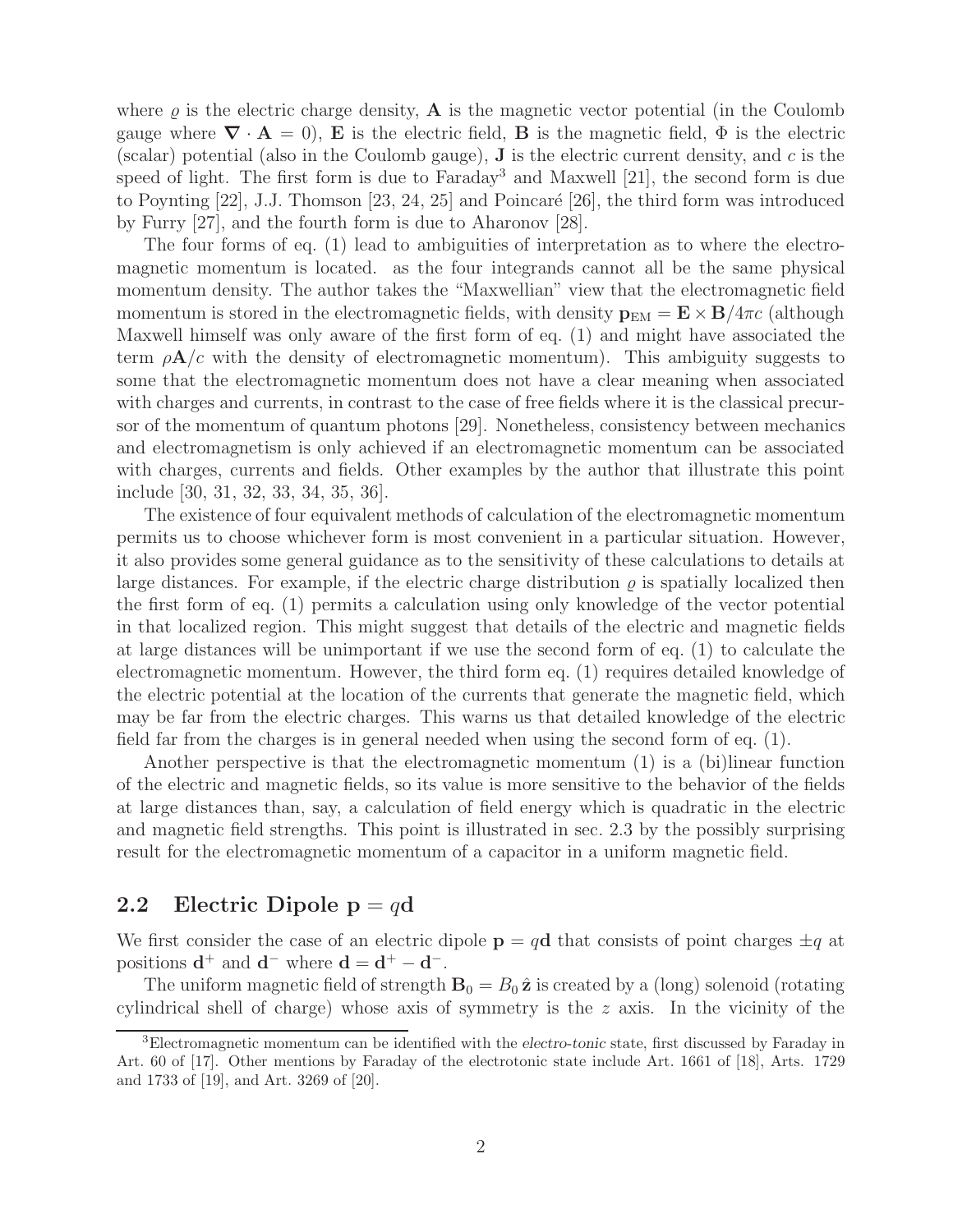capacitor the vector potential of the magnetic field is azimuthal, with value  $A_{\phi} = \rho B_0 / 2,$ <sup>4</sup> so that we can write,

$$
\mathbf{A} = \frac{\rho}{2} B_0 \hat{\boldsymbol{\phi}} = \frac{B_0}{2} (-\rho \sin \phi \, \hat{\mathbf{x}} + \rho \cos \phi \, \hat{\mathbf{y}}) = \frac{B_0}{2} (-y \, \hat{\mathbf{x}} + x \, \hat{\mathbf{y}}) = \frac{B_0}{2} \mathbf{z} \times \hat{\mathbf{r}} = \frac{\mathbf{B}_0 \times \mathbf{r}}{2},\tag{2}
$$

at a point  $\mathbf{r} = (x, y, z) = (\rho, \phi, z)$  in a cylindrical coordinate system.

It is most straightforward in the present case to evaluate the electromagnetic momentum using the first form of eq.  $(1)$ . Then,<sup>5</sup>

$$
\mathbf{P}_{\mathrm{EM},1} = \int \frac{\varrho \mathbf{A}}{c} \, d\mathrm{Vol} = \frac{q \mathbf{B}_0}{2c} \times (\mathbf{d}^+ - \mathbf{d}^-) = \frac{\mathbf{B}_0 \times \mathbf{p}}{2c} \,. \tag{3}
$$

Since the electromagnetic momentum (1) is a linear function of the charge distribution  $\rho$  (as well as a linear function of the electric field **E** and the scalar potential  $\Phi$ ), the electromagnetic momentum of an extended charge distribution in a uniform magnetic field can be calculated by linear superposition. In particular, **the electromagnetic momentum for any charge distribution (entirely within a uniform magnetic field with cylindrical symmetry for which the interior vector potential is given by eq. (2)) that is a superposition of electric dipoles obeys eq. (3), where p is the total electric dipole moment of the charge distribution.**<sup>6</sup> This result is confirmed for special cases in secs. 2.3-4 and 2.6.

Additional calculations of the electromagnetic momentum of an electric dipole are given in the Appendix.<sup>7</sup>

<sup>5</sup>For  $\mathbf{A} = \mathbf{B}_0 \times \mathbf{x}'$ ,  $\mathbf{P}_{EM,1} = \mathbf{B}_0 \times (\mathbf{p} \cdot \hat{\mathbf{x}}') \hat{\mathbf{x}}'/c$ . For **p** parallel to  $\hat{\mathbf{x}}'$ , this field momentum becomes  $\mathbf{B}_0 \times \mathbf{p}/c$ .<br><sup>6</sup>The result (3) can be inferred from Table II of [38]. If the sources of the external magnetic field were

magnetic monopoles rather than electric currents, the electromagnetic field momentum of an electric dipole in the magnetic field would be zero, as can be inferred from Table I of [38]. This fact is desirable in that for the latter case the system would contain no "moving parts" with mechanical momentum, so there could be no "hidden mechanical momentum" to compensate for a nonzero electromagnetic field momentum of a system whose center of mass/energy is at rest.

<sup>7</sup>Equation (3) was deduced with the tacit assumption that the electric dipole is inside the uniform magnetic field  $\mathbf{B}_0$ . Suppose instead that the dipole is outside the solenoid (of radius  $a$ ), where the magnetic field is very small. The vector potential at the dipole then has the form,

$$
\mathbf{A} = \frac{a^2}{2\rho} B_0 \,\hat{\phi} = \frac{a^2}{2\rho^2} \rho B_0 \,\hat{\phi} = \frac{a^2 B_0}{2\rho^2} \mathbf{z} \times \hat{\mathbf{r}} = \frac{a^2}{\rho^2} \frac{\mathbf{B}_0 \times \mathbf{r}}{2},\tag{4}
$$

and,

$$
\mathbf{P}_{\mathrm{EM},1} = \int \frac{\varrho \mathbf{A}}{c} \, d\mathrm{Vol} = \frac{qa^2 \mathbf{B}_0}{2c} \times \left(\frac{\mathbf{d}^+}{\rho^+^2} - \frac{\mathbf{d}^-}{\rho^-^2}\right) \approx \frac{a^2 \mathbf{B}_0 \times \mathbf{p}}{2c\rho^2} \,. \tag{5}
$$

In eq.  $(3)$ ,  $\mathbf{B}_0$  happens to be the field at the location of the dipole, while in eq.  $(5)$   $\mathbf{B}_0$  is the magnetic field in the distant solenoid and not the (near-zero) magnetic field at the dipole.

Equation (5) indicates that the field momentum of an electric dipole in a magnetic field can take on almost any value. For example, if the "uniform" magnetic field at the electric dipole **p** is due to a distant

<sup>&</sup>lt;sup>4</sup>This vector potential also holds for a rotating spherical shell of charge. However, the vector potential  $\mathbf{A}' = B_0 x' \hat{\mathbf{y}}' = \mathbf{B}_0 \times \mathbf{x}'$  for any  $(x', y', z)$  rectangular coordinate system also imply  $\mathbf{B}_0 = B_0 \hat{\mathbf{z}}$ ; this vector potential is generated by a pair of uniform current sheets parallel to the  $y'$ -z plane, with currents in the  $\pm x$ directions.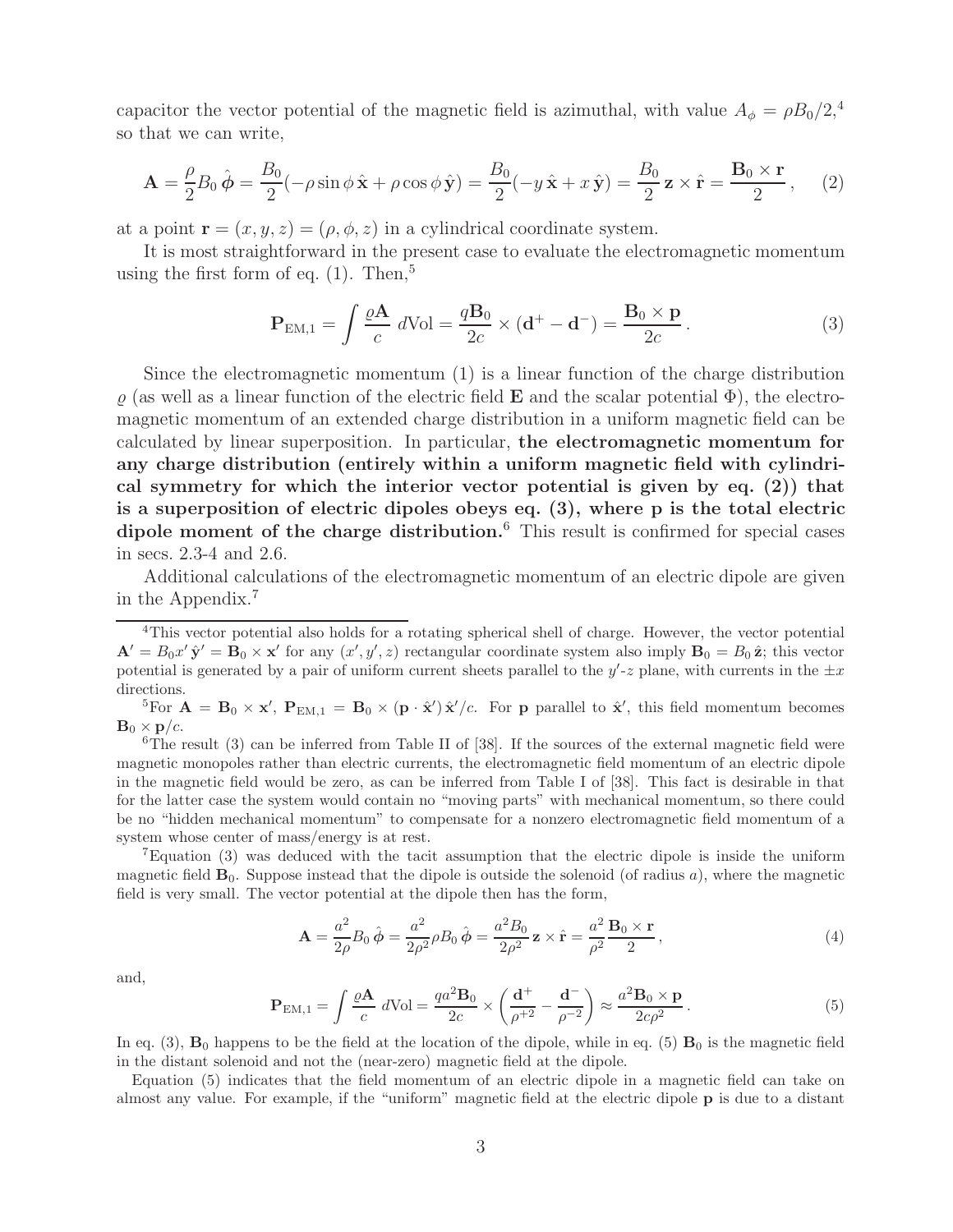### **2.3 Parallel-Plate Capacitor**

We next consider a parallel-plate capacitor that has plates of area A and separation d that are parallel to the x-z plane and at distances  $y^+$  and  $y^-$  from it, where  $d = y^- - y^+$ , as shown in the figure below.

The uniform magnetic field of strength  $B_0$  is again created by a (long) solenoid whose axis of symmetry is the z axis, so its vector potential is again given by eq.  $(2)$ .

If the two parallel plates of the capacitor have the same shape, then the surface charge distributions on the two plates have the same form,  $\sigma^+ = -\sigma^- \equiv \sigma$ , and the total charge distribution is a superposition of electric dipoles parallel to the  $y$  axis. In this case we can evaluate the electromagnetic momentum using eq. (3) (valid for the capacitor inside the magnetic field),

$$
\mathbf{P}_{\text{EM},1} = \frac{\mathbf{B}_0 \times \mathbf{p}}{2c} = \frac{B_0 \hat{\mathbf{z}} \times -Qd\hat{\mathbf{y}}}{2c} = \frac{QdB_0}{2c} \hat{\mathbf{x}} = \frac{E_0 B_0}{8\pi c} \text{ Vol }\hat{\mathbf{x}},\tag{8}
$$

where  $\mathbf{p} = -Qd\hat{\mathbf{y}}$  is the total electric dipole moment,  $Q = \int \sigma dA$ rea is the charge on each plate of the capacitor, and  $E_0 = 4\pi Q/A$  is the electric field in the capacitor neglecting edge effects.



*We could also use the first form of eq. (1), together with eq. (2), to find,*

$$
\mathbf{P}_{\text{EM},1} = \int \frac{\varrho \mathbf{A}}{c} d\text{Vol} = \frac{1}{c} \left[ \int_{+} \sigma^{+} \mathbf{A}^{+} d\text{Area}^{+} + \int_{-} \sigma^{-} \mathbf{A}^{-} d\text{Area}^{-} \right]
$$

magnetic dipole **m**, then the field momentum of the system is given by  $P_{EM} = E \times m/c$  (as first deduced by J.J. Thomson [39, 40, 41, 25]). Then,

$$
\mathbf{P}_{\text{EM}} = \frac{3(\mathbf{p} \cdot \hat{\mathbf{r}})\hat{\mathbf{r}} - \mathbf{p}}{r^3} \times \frac{\mathbf{m}}{c} = \frac{\mathbf{B} \times \mathbf{p}}{c} + \frac{3\hat{\mathbf{r}} \times [(\mathbf{p} \cdot \hat{\mathbf{r}})\mathbf{m} - (\mathbf{m} \cdot \hat{\mathbf{r}})\mathbf{p}]}{cr^3} + 2\frac{\mathbf{m} \times \mathbf{p}}{cr^3}.
$$
 (6)

The field momentum (6) equals  $\mathbf{B} \times \mathbf{p}/c$  if  $\mathbf{m} \parallel \mathbf{p}$ , but is twice this if  $\mathbf{p} \parallel \hat{\mathbf{r}} \perp \mathbf{m}$ , and half this if  $\mathbf{p} \perp \hat{\mathbf{r}} \parallel \mathbf{m}$ , and the negative of this if  $m$ ,  $p$  and  $\hat{r}$  are mutually orthogonal.

Further, a general argument has been given by B.Y.-K. Hu [37], who extended eq. (65) of [38] to find,

$$
\mathbf{P}_{\mathrm{EM},1} = (\mathbf{p} \cdot \nabla) \frac{\mathbf{A}}{c} = \frac{\mathbf{B} \times \mathbf{p}}{c} + \nabla \left( \frac{\mathbf{p} \cdot \mathbf{A}}{c} \right) = \frac{\mathbf{B} \times \mathbf{p}}{c} - \int (\mathbf{p} \cdot \mathbf{J}) \frac{\mathbf{r} - \mathbf{r}_p}{c^2 \left| \mathbf{r} - \mathbf{r}_p \right|^3} d\text{Vol},\tag{7}
$$

where **B** is the magnetic field at the dipole and **r** points from the current element to the dipole. The integral in eq (7) is nonzero in general, and can have almost any value for suitably complex current distributions.

Thus, the result (3) is a special case in the mathematical sense, although the assumption there of circular symmetry for the magnetic field is "practical."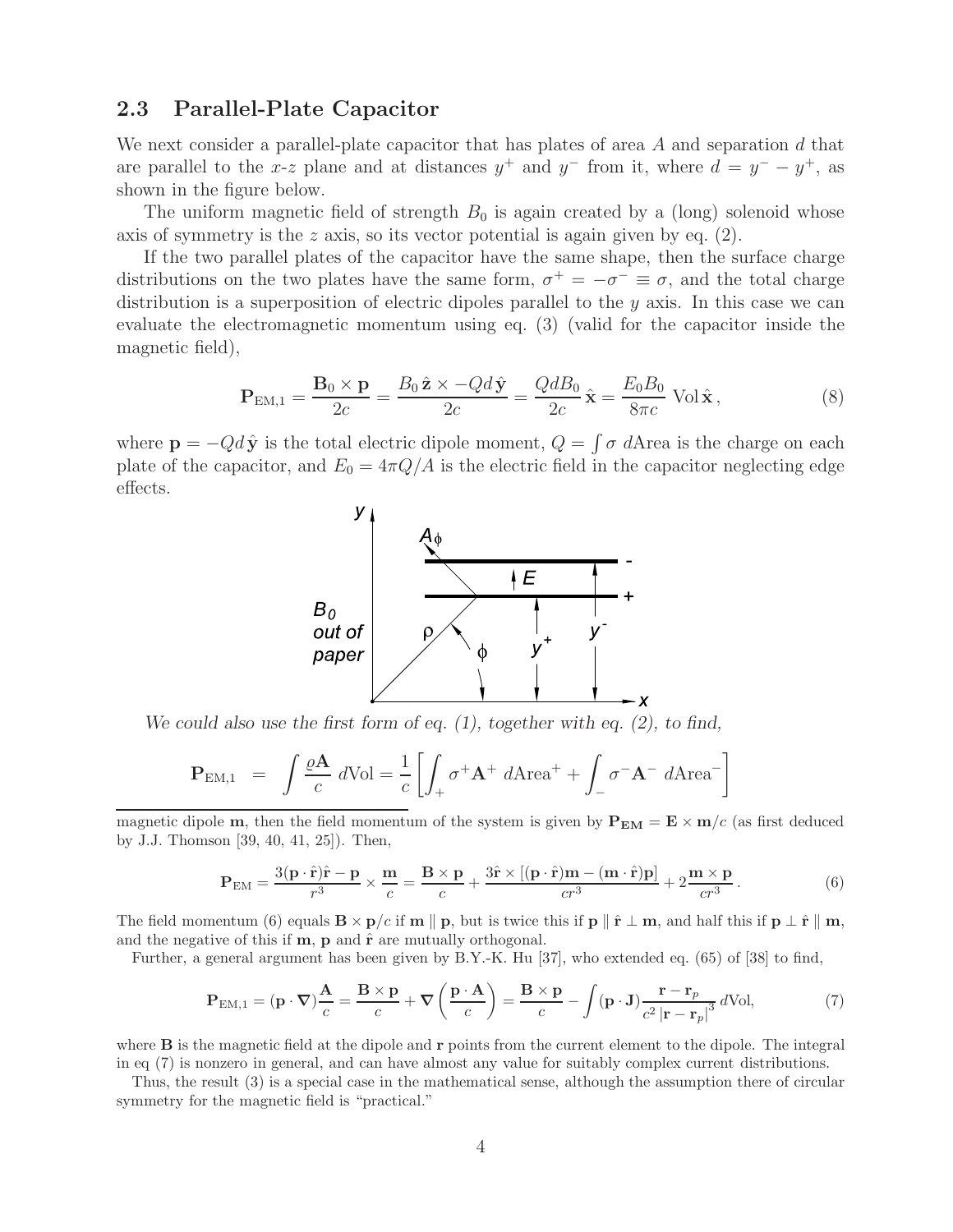$$
= \frac{B_0}{2c} \left[ \int \sigma(-y^+ \hat{\mathbf{x}} + x^+ \hat{\mathbf{y}}) d\text{Area} - \int \sigma(-y^- \hat{\mathbf{x}} + x^- \hat{\mathbf{y}}) d\text{Area} \right]
$$
  

$$
= \frac{B_0}{2c} (y^- - y^+) \int \sigma d\text{Area} \hat{\mathbf{x}} = \frac{B_0 Q d}{2c} \hat{\mathbf{x}} = \frac{B_0 p}{2c} \hat{\mathbf{x}} = \frac{B_0 \times \mathbf{p}}{2c}.
$$
 (9)

The result (8) holds no matter what the shape of the capacitor plates, and they are valid for any separation d. This result is remarkable in that it is exactly  $1/2$  of the naive expectation based on form 2 of eq. (1),

$$
\mathbf{P}_{\text{EM},2} = \int \frac{\mathbf{E} \times \mathbf{B}}{4\pi c} \, d\text{Vol} \stackrel{?}{\approx} \frac{E_0 B_0}{4\pi c} \text{ Vol } \hat{\mathbf{x}}.\tag{10}
$$

In the interpretation that the electromagnetic momentum is stored in the electromagnetic fields, we infer from eqs. (8) and (9) (which assume a uniform magnetic field with cylindrical symmetry) that outside the capacitor, in its fringe field, the stored momentum is approximately  $-1/2$  that stored within the nominal volume.<sup>8</sup> This result is surprising in that we can typically neglect the region outside the capacitor in considerations of capacitance and stored energy. However, energy is quadratic while momentum is linear in the electric field strength, so that field momentum is much more sensitive to fringe-field effects than is field energy.<sup>9</sup>

#### **2.4 Spherical Capacitor inside a Spherical Magnet**

In this section we consider a capacitor whose electrodes are conducting spherical caps on a sphere of radius a. The caps extend over polar angle  $0 \le \theta \le \theta_0 < \pi/2$  in a spherical coordinate system whose  $z$  axis is the symmetry axis of the capacitor.<sup>10</sup>

$$
\mathbf{P}_{\text{EM},1} = \int \frac{\varrho \mathbf{A}}{c} d\text{Vol} = \frac{B_0}{c} \{ [Q(-x^+ \sin \theta \cos \theta + y^+ \cos^2 \theta) + (-Q)(-x^- \sin \theta \cos \theta + y^- \cos^2 \theta)] \hat{\mathbf{x}} \}
$$

$$
+ [Q(-x^+ \sin^2 \theta + y^+ \sin \theta \cos \theta) + (-Q)(-x^- \sin^2 \theta + y^- \sin \theta \cos \theta)] \hat{\mathbf{y}} \}
$$

$$
= \frac{B_0 p}{c} (\cos^2 \theta \hat{\mathbf{x}} + \sin \theta \cos \theta \hat{\mathbf{y}}) = \cos^2 \theta \frac{\mathbf{B}_0 \times \mathbf{p}}{c} + \sin \theta \cos \theta \frac{B_0 p}{c} \hat{\mathbf{y}}, \tag{11}
$$

while the field momentum is zero if the capacitor is outside the magnetic field. Note that the field momentum is proportional to  $\mathbf{B}_0 \times \mathbf{p}/c$  only for the special cases of  $\theta = 0$  or 90°.

Since the field momentum within the nominal volume of the capacitor is approximately  $\mathbf{B}_0 \times \mathbf{p}/c$ , we learn that the field momentum outside this nominal volume, but between the two current sheets, which corresponds to the integral term in eq. (7), is  $-\sin^2 \theta \mathbf{B}_0 \times \mathbf{p}/c + \sin \theta \cos \theta (B_0 p/c) \hat{\mathbf{y}}$ .

<sup>10</sup>The case of a sphere with a fixed surface charge distribution that varies as  $\cos \theta$  was considered by Romer [29], which first interested the author in this type of problem.

 ${}^{8}$ In the following section we deduce that  $1/3$  of the total electromagnetic momentum is located far from the capacitor, so that the momentum in the fringe field near a spherical capacitor is actually  $-2/3$  that stored in the nominal volume.

<sup>&</sup>lt;sup>9</sup>The forms (8)-(9) depend on the assumption of cylindrical symmetry for the magnetic field  $\mathbf{B}_0$  and the (possibly distant) currents that produce it. An extreme alternative (suggested by B.Y.-K. Hu [37]) is for the uniform magnetic field to be produced by sheets of current flow in the  $\pm x'$  directions in planes at  $y' = \pm b$ , in  $(x', y')$  coordinates rotated by angle  $\theta$  with respect to the x-axis, for which the vector potential between these sheets is  $A_{x'} = B_0 y'$  and  $A_{y'} = 0$ ; *i.e.*,  $\mathbf{A} = B_0(-x \sin \theta \cos \theta + y \cos^2 \theta) \hat{\mathbf{x}} + B_0(-x \sin^2 \theta + y \sin \theta \cos \theta) \hat{\mathbf{y}}$ , and  $\mathbf{A} = 0 = \mathbf{B}$  outside the sheets. Then, if the capacitor is inside the magnetic field,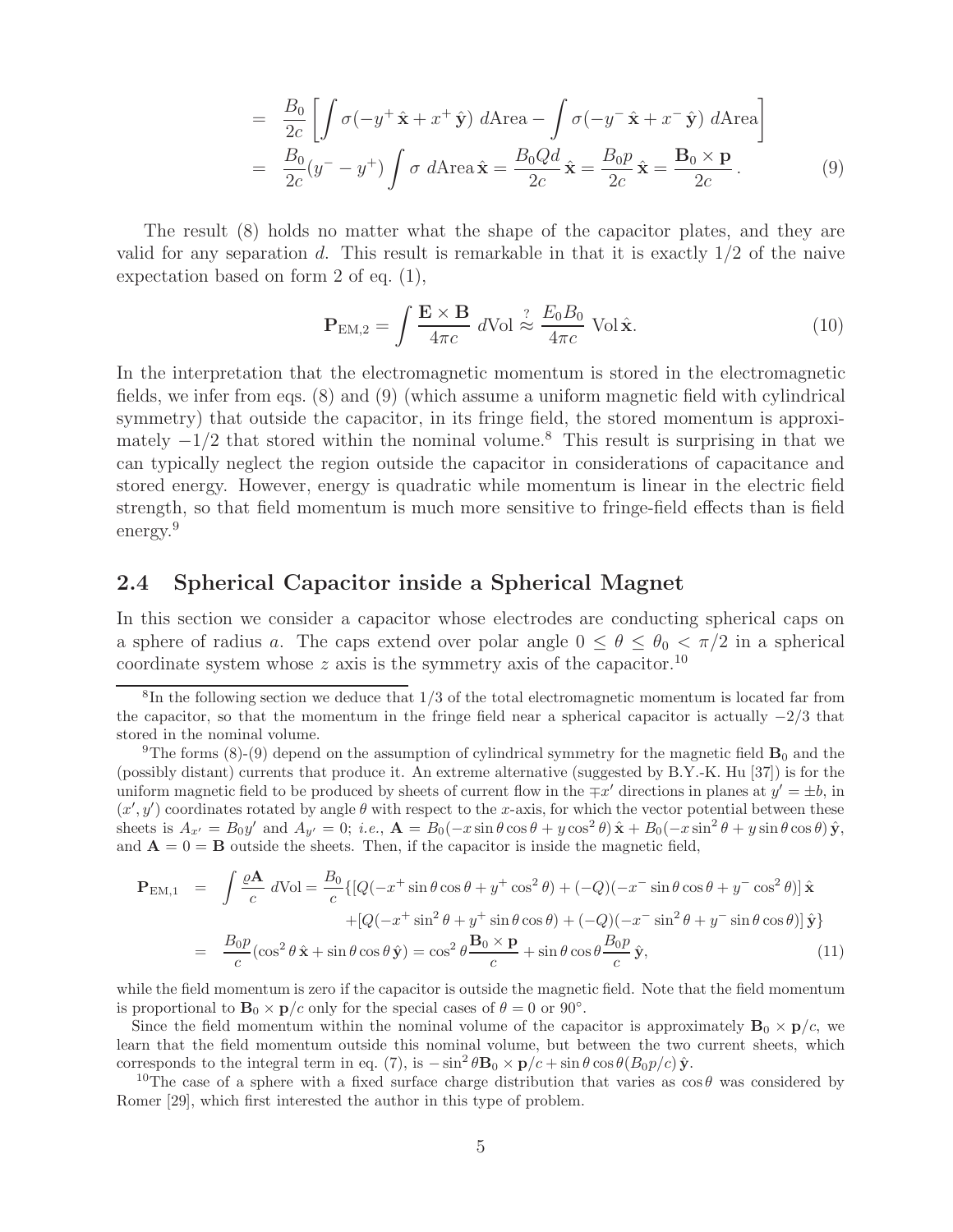We suppose that the uniform external magnetic field  $\mathbf{B}_0 = B_0 \hat{\mathbf{y}}$  is along the y-axis. Then, the electric potential  $\Phi$  has the form,

$$
\Phi(r,\theta) = \begin{cases}\n\sum_{n \text{ odd}} A_n \left(\frac{r}{a}\right)^n P_n(\cos \theta) & (r < a), \\
\sum_{n \text{ odd}} A_n \left(\frac{a}{r}\right)^{n+1} P_n(\cos \theta) & (r > a).\n\end{cases}
$$
\n(12)

It is not easy to determine the Fourier coefficients  $A_n$  for the general case of spherical caps of angle  $\theta_0$ , but it turns out that we need to know only the coefficient  $A_1$ , which is related to the dipole moment of the capacitor. Of course, the Fourier coefficients are nonzero only for odd  $n$ , since the charge distributions on the two plates are equal and opposite.

We are interested in the x-component of the electromagnetic momentum, which we calculate using the second form of eq. (1),

$$
P_{\text{EM},2,x} = -\int \frac{E_z B_0}{4\pi c} d\text{Vol}.\tag{13}
$$

The z-component of the electric field is given by,

$$
E_z = \cos \theta E_r - \sin \theta E_\theta = -P_1(\cos \theta) \frac{\partial \Phi}{\partial r} + \frac{\sin \theta}{r} \frac{\partial \Phi}{\partial \theta}
$$
  
= 
$$
\begin{cases} -\sum_{n \text{ odd}} A_n \frac{r^{n-1}}{a^n} \left( n P_1 P_n + \sin^2 \theta P_n' \right) & (r < a), \\ \sum_{n \text{ odd}} A_n \frac{a^{n+1}}{r^{n+2}} \left( (n+1) P_1 P_n - \sin^2 \theta P_n' \right) & (r > a), \end{cases}
$$
(14)

noting that  $dP_n(\cos\theta)/d\theta = -\sin\theta \, dP_n(\cos\theta)/d\cos\theta = -\sin\theta P'_n$ .

We first consider the volume integral for the region  $r > a$ . In particular, if the magnetic field is uniform for all  $r > a$ , then this integral includes the factor,

$$
\int_{-1}^{1} d\cos\theta \left( (n+1)P_1 P_n - \sin^2\theta P_n' \right) = \frac{4}{3}\delta_{1n} - \int_{-1}^{1} d\mu \left( 1 - \mu^2 \right) P_n'(\mu)
$$

$$
= \frac{4}{3}\delta_{1n} - P_n|_{-1}^{1} + \mu^2 P_n|_{-1}^{1} - \int_{-1}^{1} d\mu \, 2\mu P_n(\mu) = \frac{4}{3}\delta_{1n} - \frac{4}{3}\delta_{1n} = 0. \tag{15}
$$

Thus, the contribution to the electromagnetic momentum for  $r>a$  vanishes at every order n, and so it appears that the total electromagnetic momentum stored in this region is zero.

For the region  $r < a$  the  $\theta$  integral is,

$$
\int_{-1}^{1} d\cos\theta \, (nP_1P_n + \sin^2\theta P'_n) = \frac{2}{3}\delta_{1n} + \int_{-1}^{1} d\mu \, (1 - \mu^2) P'_n(\mu)
$$

$$
= \frac{2}{3}\delta_{1n} + P_n|_{-1}^{1} - \mu^2 P_n|_{-1}^{1} + \int_{-1}^{1} d\mu \, 2\mu P_n(\mu) = \frac{2}{3}\delta_{1n} + \frac{4}{3}\delta_{1n} = 2\delta_{1n}.\tag{16}
$$

Thus, only the  $n = 1$  term of the potential for  $r < a$  contributes to the electromagnetic momentum. We can identify the coefficient  $A_1$  as  $p/a^2$ , where p is the dipole moment of the charged capacitor (according to an observer at  $r>a$ ). The electric field  $E_{z,1} = -p/a^3$  due to the  $n = 1$  term is constant within the sphere of radius a.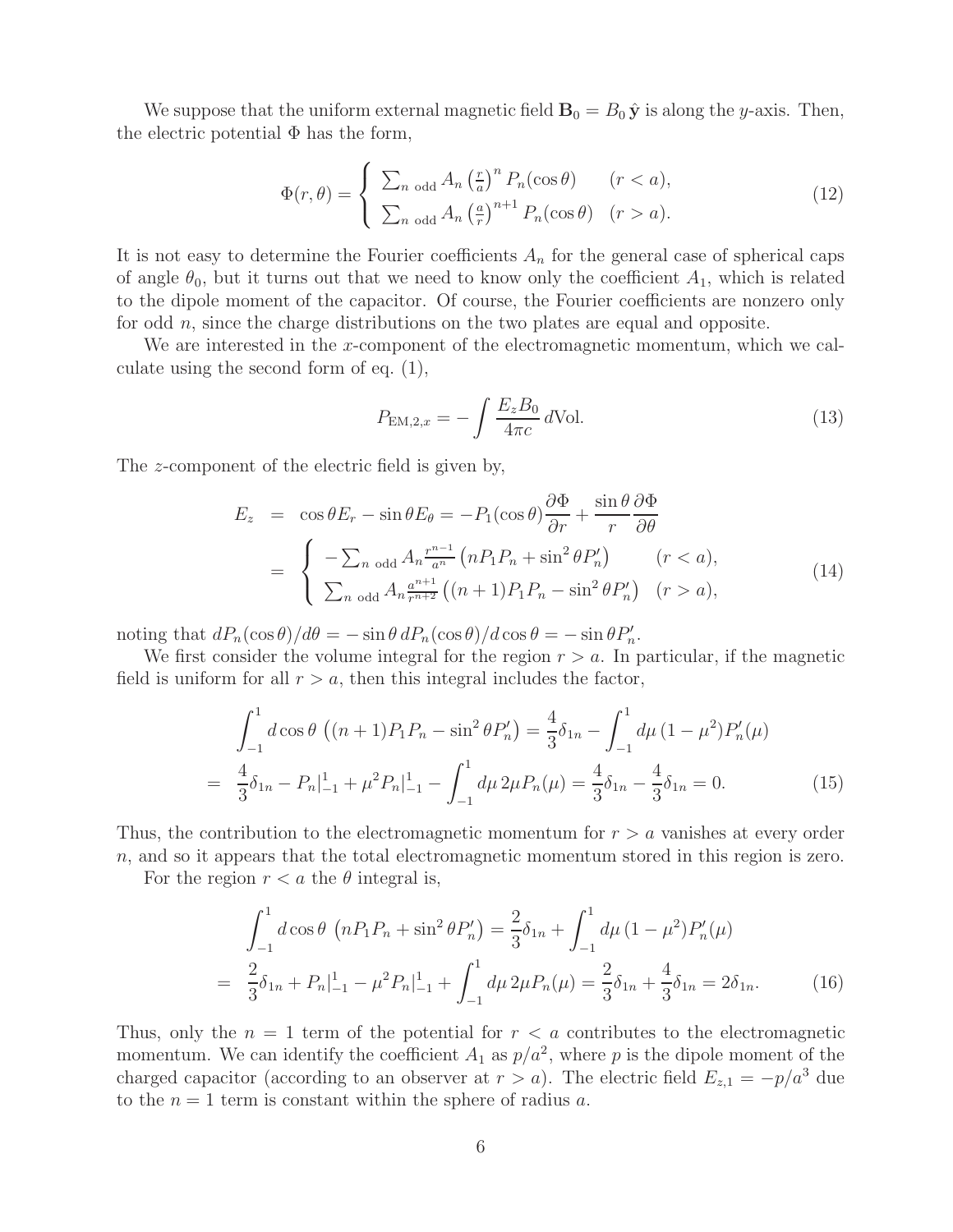The electromagnetic momentum according to the second form of eq. (1) is then,

$$
P_{\text{EM},2,x} = -\int \frac{E_z B_0}{4\pi c} d\text{Vol} = -\frac{E_{z,1} B_0}{4\pi c} \text{ Vol} = \frac{B_0 p}{3c},\tag{17}
$$

for any angle  $\theta_0$  of the spherical capacitor.

This simplicity of this result is gratifying, but it disagrees with the previous result (3) that the electromagnetic momentum of an electric dipole at right angles to a uniform magnetic field is  $B_0p/2c$ .

The defect of the result (17) is that it is based on the assumption that the magnetic field is uniform at large distances from the capacitor. But, any real magnetic field, whose source currents lie within a bounded volume, falls to zero at very large distances. And, as we noted at the end of sec. 2.1, the details of the fields at large distance are important when using form 2 of eq. (1) to calculate the electromagnetic momentum.

A model for a magnetic field that is uniform near the origin and well defined at large distances is a sphere of (large) radius  $b > a$  on which there exists a surface current density that varies as  $\mathbf{K} = 3c\mathbf{B}_0 \times \hat{\mathbf{r}}/8\pi$ , where  $\hat{\mathbf{r}}$  is a unit vector from the center of the sphere. The magnetic field is uniform within the sphere, while outside the sphere the field is that of the magnetic dipole  $\mathbf{m} = b^3 \mathbf{B}_0/2 = b^3 B_0 \hat{\mathbf{y}}/2$  located at the center of the sphere. See also sec. 3.3.

The calculation of the electromagnetic momentum via form 2 of eq. (1) for the spherical capacitor plus spherical magnet is the same as that given above for  $r < b$ , where the magnetic field is uniform.

Now, we must calculate the electromagnetic momentum in the region  $r > b$ , where the magnetic field has the dipole form,

$$
\mathbf{B}(r > b) = \frac{3(\mathbf{m} \cdot \hat{\mathbf{r}})\hat{\mathbf{r}} - \mathbf{m}}{r^3}
$$
  
= 
$$
\frac{m}{r^3} [3 \sin^2 \theta \sin \phi \cos \phi \hat{\mathbf{x}} + (3 \sin^2 \theta \sin^2 \phi - 1) \hat{\mathbf{y}} + 3 \sin \theta \cos \theta \sin \phi \hat{\mathbf{z}}],
$$
 (18)

since,

$$
\hat{\mathbf{r}} = \sin \theta \cos \phi \, \hat{\mathbf{x}} + \sin \theta \sin \phi \, \hat{\mathbf{y}} + \cos \theta \, \hat{\mathbf{z}}.\tag{19}
$$

The electric field of the spherical capacitor has rectangular components,

$$
\mathbf{E} = E_r \hat{\mathbf{r}} + E_\theta \hat{\boldsymbol{\theta}} \n= (E_r \sin \theta + E_\theta \cos \theta) \cos \phi \hat{\mathbf{x}} + (E_r \sin \theta + E_\theta \cos \theta) \sin \phi \hat{\mathbf{y}} + E_z \hat{\mathbf{z}},
$$
\n(20)

noting that,

$$
\hat{\boldsymbol{\theta}} = \cos \theta \cos \phi \, \hat{\mathbf{x}} + \cos \theta \sin \phi \, \hat{\mathbf{y}} - \sin \theta \, \hat{\mathbf{z}}.\tag{21}
$$

The cross product is,

$$
\mathbf{E} \times \mathbf{B}(r > b)
$$
\n
$$
= \frac{m}{r^3} [3(E_r \sin \theta + E_\theta \cos \theta) \sin \theta \cos \theta \sin^2 \phi - E_z (3 \sin^2 \theta \sin^2 \phi - 1)] \hat{\mathbf{x}}
$$
\n
$$
- \frac{3m}{r^3} E_\theta \sin \theta \sin \phi \cos \phi \hat{\mathbf{y}} - \frac{m}{r^3} (E_r \sin \theta + E_\theta \cos \theta) \cos \phi \hat{\mathbf{z}}.
$$
\n(22)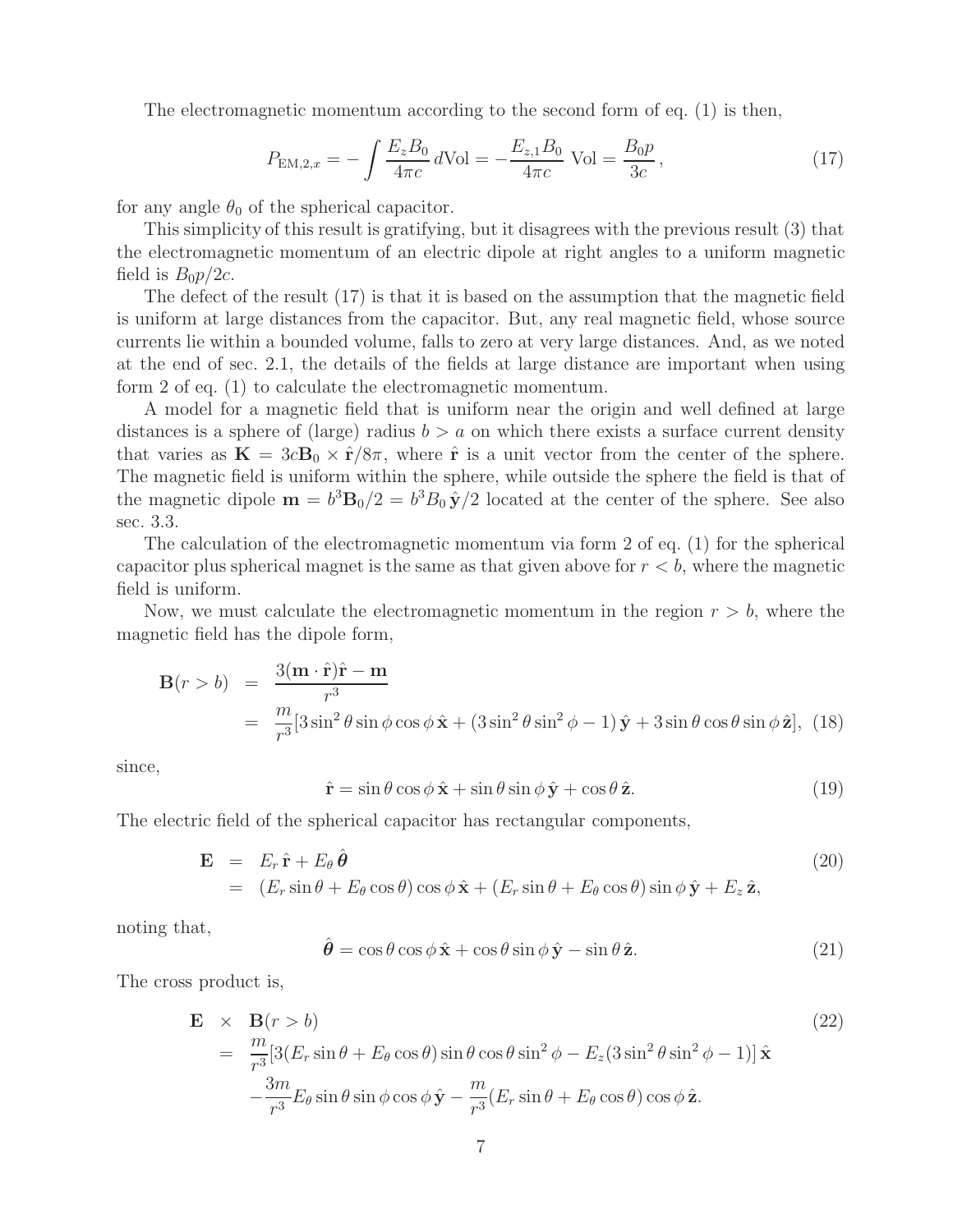On performing the azimuthal part of the volume integral, the only surviving terms are,

$$
\int_0^{2\pi} \mathbf{E} \times \mathbf{B}(r > b) d\phi = \frac{\pi m}{r^3} [3(E_r \sin \theta + E_\theta \cos \theta) \sin \theta \cos \theta - E_z (3 \sin^2 \theta - 2)] \hat{\mathbf{x}} \n= \frac{\pi m}{r^3} \sum_{n \text{ odd}} A_n \frac{a^{n+1}}{r^{n+2}} (2(n+1)\mu P_n + (1-\mu^2)P'_n) \hat{\mathbf{x}} \qquad (23)
$$

recalling eq. (14), and where  $\mu = \cos \theta = P_1$ . The polar part of the volume integral includes the factor,

$$
\int_{-1}^{1} d\mu \left( 2(n+1)\mu P_n + (1-\mu^2)P_n' \right) = \int_{-1}^{1} d\mu \left( 2(n+1)\mu P_n + 2\mu P_n \right) = 4\delta_{1n}.
$$
 (24)

The contribution to the electromagnetic momentum at  $r > b$  is thus,

$$
\mathbf{P}_{\text{EM},2}(r > b) = \int_{r > b} \frac{\mathbf{E} \times \mathbf{B}}{4\pi c} d\text{Vol} = \frac{a^2 A_1 m}{c} \int_b^{\infty} \frac{r^2 dr}{r^6} \hat{\mathbf{x}} = \frac{a^2 A_1 m}{3b^3 c} \hat{\mathbf{x}} = \frac{B_0 p}{6c} \hat{\mathbf{x}}.
$$
 (25)

Combining this with eq. (17), which gives the electromagnetic momentum for  $r < b$ , we find the total electromagnetic momentum of a spherical capacitor inside a  $\sin \theta$  spherical magnet to be,

$$
\mathbf{P}_{\text{EM},2} = \frac{B_0 p}{2c} \hat{\mathbf{x}} = \frac{\mathbf{B}_0 \times \mathbf{p}}{2c},\tag{26}
$$

which now agrees with eq.  $(3)$ .

It is noteworthy that 1/3 of the electromagnetic momentum is located outside the coil of the spherical magnet, according to form 2 of eq. (1), no matter how large is the magnet compared to the capacitor inside it. This result holds for any two-electrode capacitor with midplane symmetry, since its potential obeys eq. (12) for  $r > a$  where a is the radius of a sphere that completely enclosed the capacitor.

Thus, we find the result (9) of sec. 2.3 to be even more impressive as we now understand that the electromagnetic momentum located close to the capacitor sums to only 1/3 of the naive estimate  $\mathbf{E}_0 \times \mathbf{B}_0$  Vol/4 $\pi c$ .

For completeness, we also calculate the electromagnetic momentum using the third form of eq. (1),

$$
\mathbf{P}_{\text{EM},3} = \int_{r=b} \frac{\Phi(b)\mathbf{K}}{c^2} d\text{Area} = \frac{3\mathbf{B}_0}{8\pi c} \times \sum_{n \text{ odd}} A_n \left(\frac{a}{b}\right)^{n+1} \int_{-1}^1 2\pi b^2 d\cos\theta \ P_n(\cos\theta) \hat{\mathbf{r}}
$$

$$
= \frac{3b^2 \mathbf{B}_0}{4c} \times \sum_{n \text{ odd}} A_n \left(\frac{a}{b}\right)^{n+1} \int_{-1}^1 d\cos\theta \ P_n(\cos\theta) (\cos\theta \hat{\mathbf{z}} + \sin\theta \hat{\boldsymbol{\rho}})
$$

$$
= \frac{\mathbf{B}_0 \times a^2 A_1 \hat{\mathbf{z}}}{2c} = \frac{\mathbf{B}_0 \times \mathbf{p}}{2c}, \qquad (27)
$$

in agreement with eq. (3).

Thus, we have an explicit example of a capacitor in a magnetic field for which the electromagnetic momentum is calculated to have the same value using all three forms of eq. (1).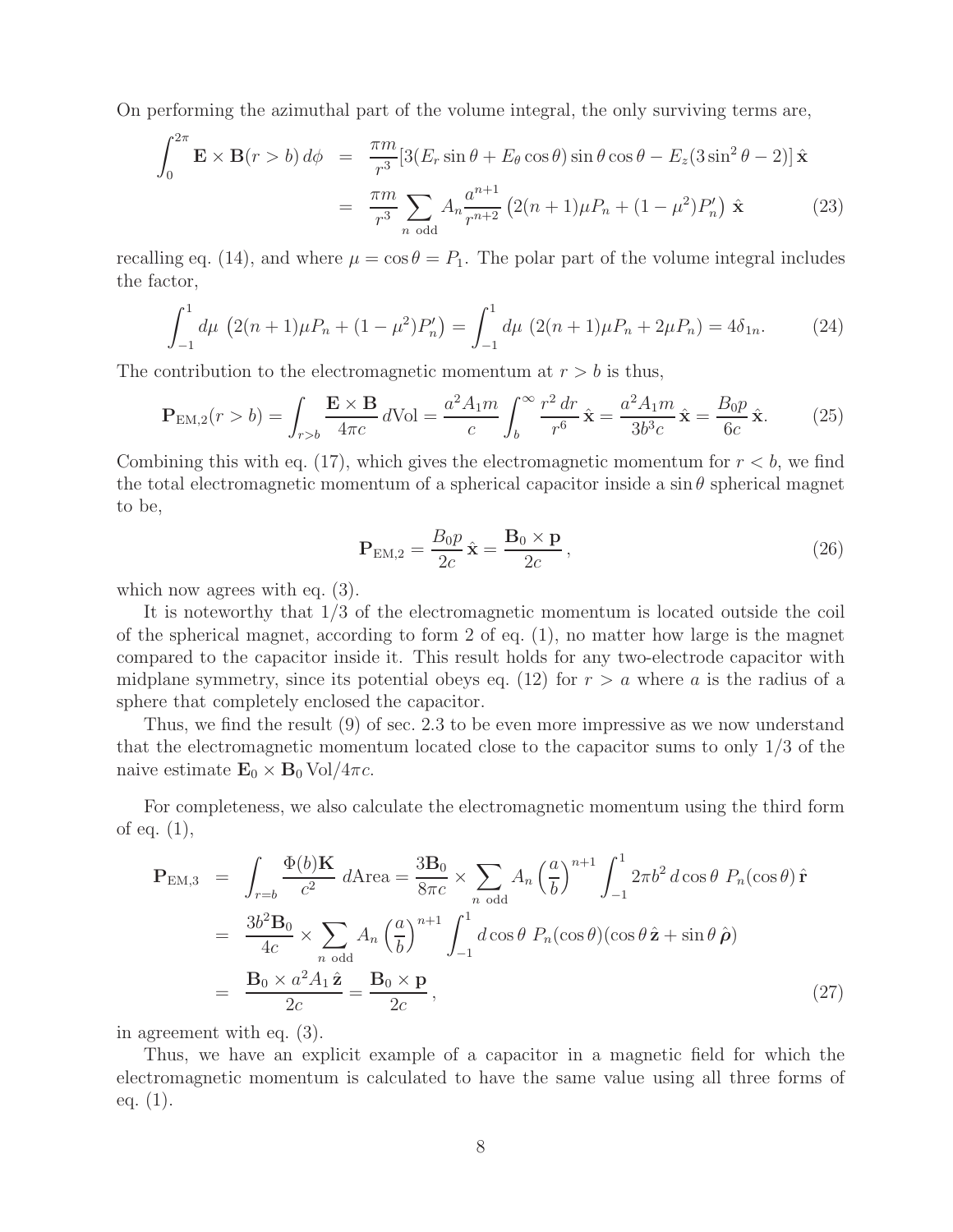#### **2.5 Hidden Mechanical Momentum**

The electromagnetic momentum (1) can be nonzero for configurations of static charge distributions combined with steady electric currents. From a mechanical point of view, such systems are at rest, so it is counterintuitive that they can contain a nonzero momentum.

In footnote 2 we saw that if the currents flow in perfect conductors, which are equipotentials, the total electromagnetic momentum of the system of currents plus fixed charges would be zero. Hence, in the examples above we have tacitly assumed that the currents do not flow in superconductors.

An idealized model for the surface currents  $\bf{K}$  of the preceding sections is that they are due to a nonconducting tubes at rest that contain a circulating incompressible liquid of charged molecules, and that adjacent tubes have oppositely charged molecules whose flow has opposite senses of rotation. In this model the only matter in motion is the charge carriers, and the structure is electrically neutral. The electric potential on the incompressible charged fluid is that due to the fixed charges elsewhere in the system.

In this case, as first noted by Shockley [42], and more explicity by Coleman and Van Vleck [43] and by Furry [27], as the charges move through a spatially varying electric potential Φ their relativistic mass changes according to  $-e\Phi/c^2$  so that the system possesses a "hidden" mechanical momentum,

$$
\mathbf{P}_{\text{mech}} = -\int \frac{\Phi \mathbf{J}}{c^2} \, d\text{Vol} = -\mathbf{P}_{\text{EM}}.\tag{28}
$$

A system of currents and charges "at rest" therefore contains zero total momentum, in agreement with one's expectations.

For further discussion of "hidden" mechanical momentum see, for example, [44].

#### **2.6 Spherical Magnet inside a Spherical Capacitor**

A variant of the example of sec. 2.4 is a spherical magnet with a  $\sin \theta$  winding of radius b inside a spherical capacitor of radius  $a > b$ .

The electromagnetic momentum according to the third form of eq. (1) is, recalling eq. (12) for the scalar potential of the capacitor,

$$
\mathbf{P}_{\text{EM},3} = \int_{r=b} \frac{\Phi(b)\mathbf{K}}{c^2} d\text{Area} = \frac{3\mathbf{B}_0}{8\pi c} \times \sum_{n \text{ odd}} A_n \left(\frac{b}{a}\right)^n \int_{-1}^1 2\pi b^2 d\cos\theta \ P_n(\cos\theta) \hat{\mathbf{r}}
$$

$$
= \frac{3b^2 \mathbf{B}_0}{4c} \times \sum_{n \text{ odd}} A_n \left(\frac{b}{a}\right)^n \int_{-1}^1 d\cos\theta \ P_n(\cos\theta) (\cos\theta \hat{\mathbf{z}} + \sin\theta \hat{\boldsymbol{\rho}})
$$

$$
= \frac{b^3 \mathbf{B}_0 \times A_1/a \hat{\mathbf{z}}}{2c} = \frac{\mathbf{E}_0 \times \mathbf{m}}{c},
$$
(29)

where  $\mathbf{m} = b^3 \mathbf{B}_0/2$  is the magnetic dipole moment, and  $\mathbf{E}_0 = -(A_1/a)\hat{\mathbf{z}}$  is the electric field at the origin as given by eq. (14).

To calculate the electromagnetic momentum using the first form of eq. (1), we recall that the vector potential associated with a magnetic moment **m** at the origin is,

$$
\mathbf{A} = \frac{\mathbf{m} \times \hat{\mathbf{r}}}{r^2},\tag{30}
$$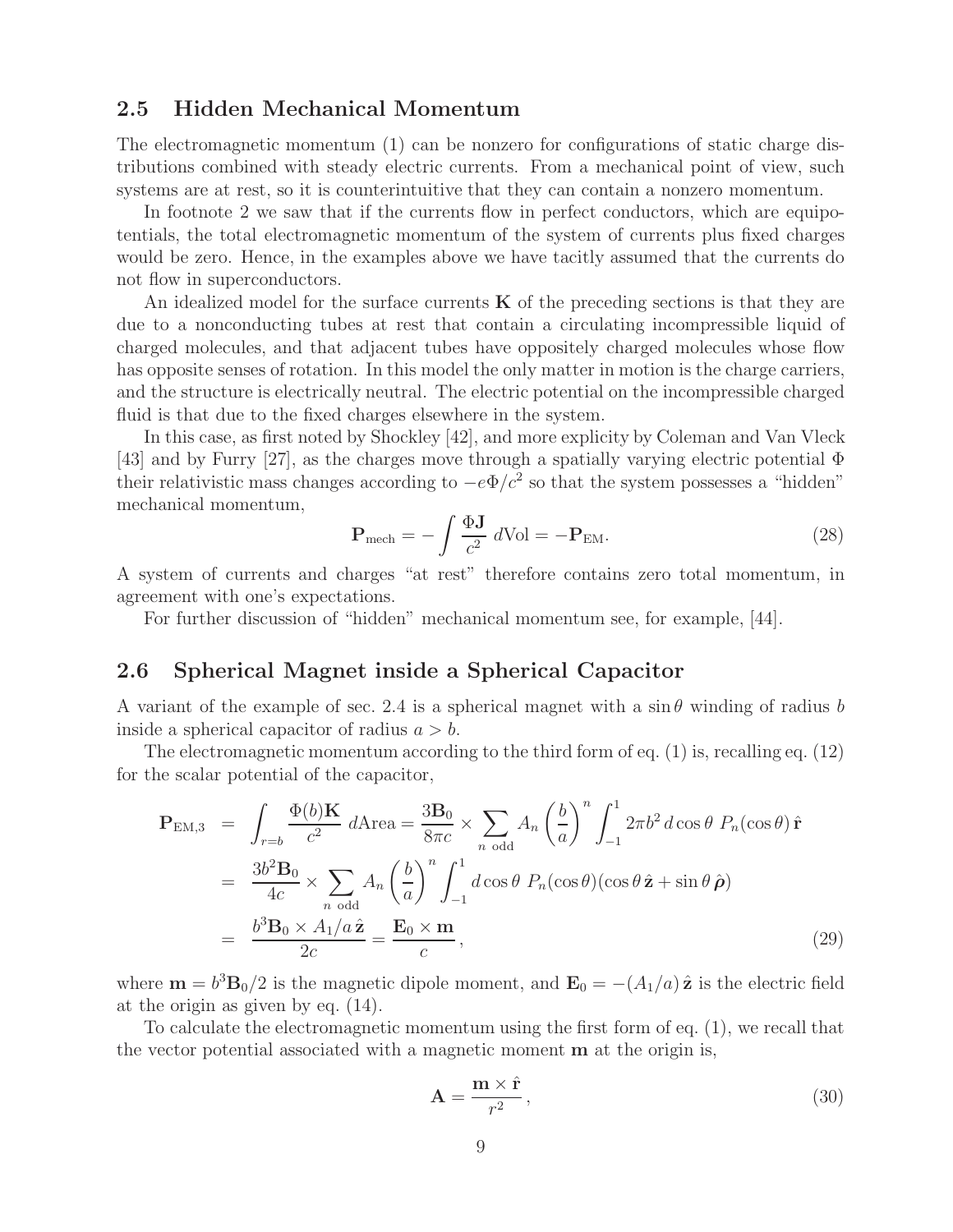and that the combined surface charge  $\sigma$  density on the inner and outer surfaces of the capacitor at radius  $\alpha$  is given by,

$$
\sigma = \frac{E_r(a^+) - E_r(a^-)}{4\pi} = \sum_{n \text{ odd}} (2n+1) \frac{A_n}{4\pi a} P_n(\cos \theta). \tag{31}
$$

Then,

$$
\mathbf{P}_{\text{EM},1} = \int_{r=a} \frac{\sigma \mathbf{A}(a)}{c} d\text{Area} = \frac{\mathbf{m}}{4\pi a^2 c} \times \sum_{n \text{ odd}} (2n+1) \frac{A_n}{a} \int_{-1}^1 2\pi a^2 d\cos\theta \ P_n(\cos\theta) \hat{\mathbf{r}}
$$

$$
= \frac{\mathbf{m}}{2c} \times \sum_{n \text{ odd}} (2n+1) \frac{A_n}{a} \int_{-1}^1 d\cos\theta \ P_n(\cos\theta) (\cos\theta \hat{\mathbf{z}} + \sin\theta \hat{\boldsymbol{\rho}})
$$

$$
= \frac{\mathbf{m} \times A_1/a \hat{\mathbf{z}}}{c} = \frac{\mathbf{E}_0 \times \mathbf{m}}{c}.
$$
(32)

We partition the calculation of the electromagnetic momentum via form 2 of eq. (1) into the three regions,  $r < b$ ,  $b < r < a$  and  $r > a$ . The electric and magnetic fields for  $r < b$  in the present case are the same as those for  $r < a$  in sec. 2.4, where we suppose that  $\mathbf{B}_0 = B_0 \hat{\mathbf{y}}$ . Hence, from eq. (17) we see that,

$$
\mathbf{P}_{\text{EM},2}(r < b) = -\int_{r < b} \frac{E_z B_0}{4\pi c} d\text{Vol}\,\hat{\mathbf{x}} = -\frac{E_{z,1} B_0}{4\pi c} \text{Vol}\,\hat{\mathbf{x}} = \frac{E_0 b^3 B_0}{3c} \hat{\mathbf{x}} = \frac{2\mathbf{E}_0 \times \mathbf{m}}{3c}.
$$
 (33)

Similarly, the electric and magnetic fields for  $r > a$  in the present case are the same as those for  $r > b$  in sec. 2.4, so from eq. (25) we see that,

$$
\mathbf{P}_{\mathrm{EM},2}(r > a) = \int_{r>a} \frac{\mathbf{E} \times \mathbf{B}}{4\pi c} d\mathrm{Vol} = \frac{a^2 A_1 m}{c} \int_a^\infty \frac{r^2 dr}{r^6} \hat{\mathbf{x}} = \frac{A_1 m}{3ac} \hat{\mathbf{x}} = \frac{\mathbf{E}_0 \times \mathbf{m}}{3c}.
$$
 (34)

For the region  $b < r < a$  we again use eqs. (18)-(22), but we note that eq. (23) becomes,

$$
\int_0^{2\pi} \mathbf{E}(r < a) \times \mathbf{B}(r > b) \, d\phi = \frac{\pi m}{r^3} [3(E_r \sin \theta + E_\theta \cos \theta) \sin \theta \cos \theta - E_z (3 \sin^2 \theta - 2)] \hat{\mathbf{x}} \\
= \frac{\pi m}{r^3} \sum_{n \text{ odd}} A_n \frac{r^{n-1}}{a^n} \left( -2n\mu P_n + (1 - \mu^2) P_n' \right) \hat{\mathbf{x}},\n\tag{35}
$$

again using eq. (14). The polar part of the volume integral includes the factor,

$$
\int_{-1}^{1} d\mu \, \left( -2n\mu P_n + (1 - \mu^2) P_n' \right) = \int_{-1}^{1} d\mu \, \left( -2n\mu P_n + 2\mu P_n \right) = 0. \tag{36}
$$

Thus, the total electromagnetic momentum of a  $\sin \theta$  spherical magnet inside a spherical capacitor is the sum of eqs. (33) and (34),

$$
\mathbf{P}_{\text{EM},2} = \frac{\mathbf{E}_0 \times \mathbf{m}}{c},\tag{37}
$$

in agreement with the calculations (29) and (32) using forms 1 and 3 of eq. (1).

Again, according to the interpretation of momentum being stored in the electromagnetic field, 2/3 of the momentum is within the inner sphere, and 1/3 is outside the outer sphere.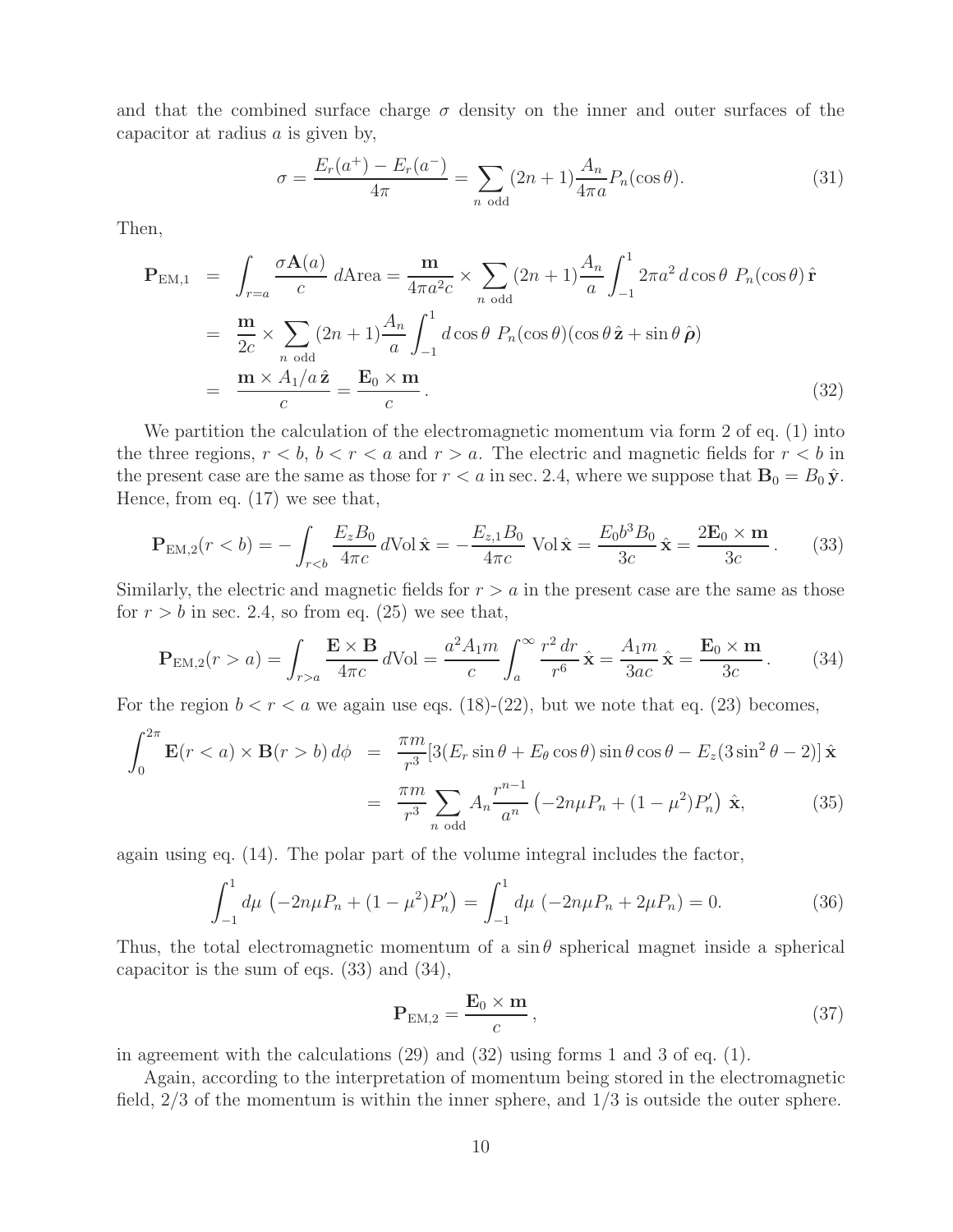#### **2.7 An Electromagnetic Spaceship?**

In the late 1940's Joseph Slepian, a senior engineer at Westinghouse, posed a series of delightful pedagogic puzzles in the popular journal *Electrical Engineering*. One of these concerned how a capacitor in a cylindrical magnetic field might or might not be used to provide a form of rocket propulsion [53].



The current in Slepian's example is sinusoidal at a low enough frequency that radiation is negligible, so that system can be regarded as quasistatic. In this case, the electromagnetic field momentum is always equal and opposite to the "hidden" mechanical momentum, according to a general result of sec. 4.1.4 of [44]. Consequently, the Lorentz force on the system associated with the **E** and **B** field induced by the oscillating **B** and **E** fields are always equal and opposite to the "hidden" momentum forces associated with the oscillatory "hidden" momentum, and the total momentum of the system remains constant (no rocket propulsion). $^{11}$ 

# **A Appendix: Additional Calculations for an Electric Dipole**

If we evaluate the electromagnetic momentum for the electric dipole  $\mathbf{p} = q\mathbf{d}$  in a long solenoid using either the second or third forms of eq. (1) we obtain divergent contributions of opposite

 $11$ See also [54].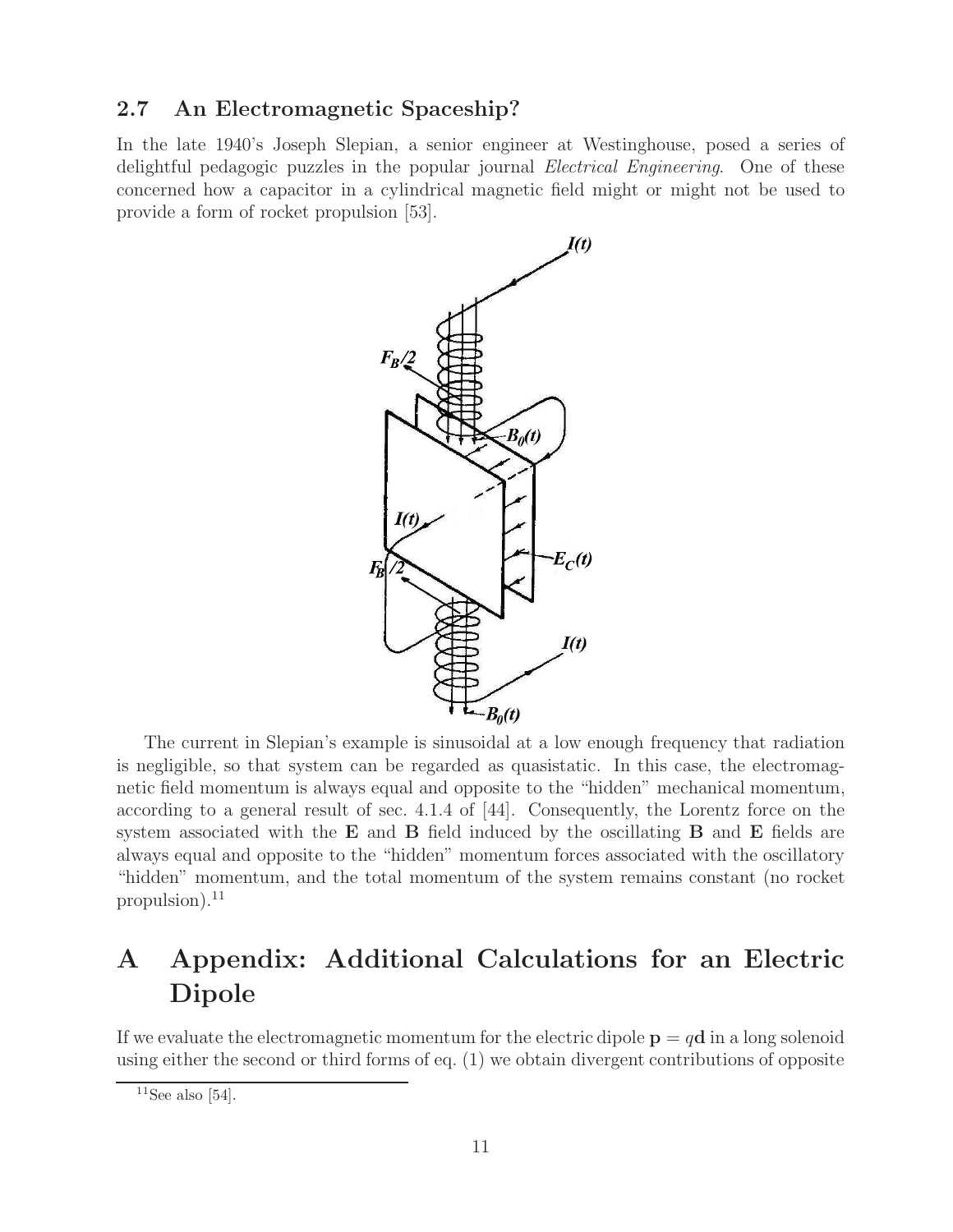sign from the two charges  $\pm q$ . It is delicate to obtain the finite resultant of these canceling divergences.

Section 3.1 presents a calculation in which a judicious cancelation of divergent terms using the third form of eq. (1) yields the same result as with use of the first form. Section 3.2 avoids the problem of divergences in form 3 by consideration of a point dipole at the origin. In sec. 3.3 the long solenoid magnet is replaced by a spherical magnet with a  $\sin \theta$ winding.

#### **A.1 Calculation Using Form 3 of Eq. (1) for a Long Solenoid**

We first consider the third form of eq.  $(1)$ . The current in the solenoid of radius b whose symmetry axis is the z-axis can be described by the surface current density vector  $\mathbf{K} =$  $cB_0 \phi/4\pi$ . Then for a charge q at position  $\mathbf{d} = (d, 0, z)$ , where  $d < b$ , only the y-component of  $\int \Phi \mathbf{K} dA$  rea is nonzero, and we find using Dwight 200.01 [55],<sup>12</sup>

$$
\mathbf{P}_{\text{EM},3} = \hat{\mathbf{y}} \int \frac{\Phi K_y}{c^2} d\text{Area} = \hat{\mathbf{y}} \int_0^{2\pi} b \, d\phi \int_{-\infty}^{\infty} dz \, \frac{qK \cos \phi}{c^2 \sqrt{b^2 - 2bd \cos \phi + d^2 + z^2}} \n= \frac{dq B_0 \hat{\mathbf{y}}}{4\pi c} \int_0^{2\pi} \cos \phi \, d\phi \lim_{z \to \infty} \left[ \ln(z + \sqrt{b^2 - 2bd \cos \phi + d^2 + z^2}) -\ln(-z + \sqrt{b^2 - 2bd \cos \phi + d^2 + z^2}) \right] \n= -\frac{dq B_0 \hat{\mathbf{y}}}{4\pi c} \int_0^{2\pi} \cos \phi \, d\phi \left[ \ln(b^2 - 2bd \cos \phi + d^2) -2 \lim_{z \to \infty} \ln(z + \sqrt{b^2 - 2bd \cos \phi + d^2 + z^2}) \right].
$$
\n(38)

The divergent term in the last line of eq.  $(38)$  is independent of d, so when we add the contribution of charge  $-q$  at some other position  $d'$ , we argue that the divergences cancel. If so, we continue the evaluation of the finite part of eq. (38), integrating by parts and then using Dwight 859.131 [55],

$$
\mathbf{P}_{\text{EM,3,finite part}} = -\frac{dqB_0 \hat{\mathbf{y}}}{4\pi c} \int_0^{2\pi} \cos\phi \, d\phi \, \ln(b^2 - 2bd \cos\phi + d^2) \n= \frac{b^2 q dB_0 \hat{\mathbf{y}}}{2\pi c} \int_0^{2\pi} d\phi \, \frac{\sin^2\phi}{b^2 - 2bd \cos\phi + d^2} = \frac{qdB_0 \hat{\mathbf{y}}}{2c}.
$$
\n(39)

Then, for an electric dipole **p** with charges  $\pm q$  at  $(d^+, 0, z^+)$  and  $(d^-, 0, z^-)$ , eq. (39) gives

$$
\mathbf{P}_{\text{EM},3} = \frac{q(d^+ - d^-)B_0 \hat{\mathbf{y}}}{2c} = \frac{\mathbf{B}_0 \times \mathbf{p}}{2c},\tag{40}
$$

in agreement with eq. (3).

<sup>&</sup>lt;sup>12</sup>We neglect the effect of the variation of electric potential along the wire of the solenoid winding in case this wire has finite conductivity. We have discussed the electromagnetic momentum of circuits of finite conductivity in [34].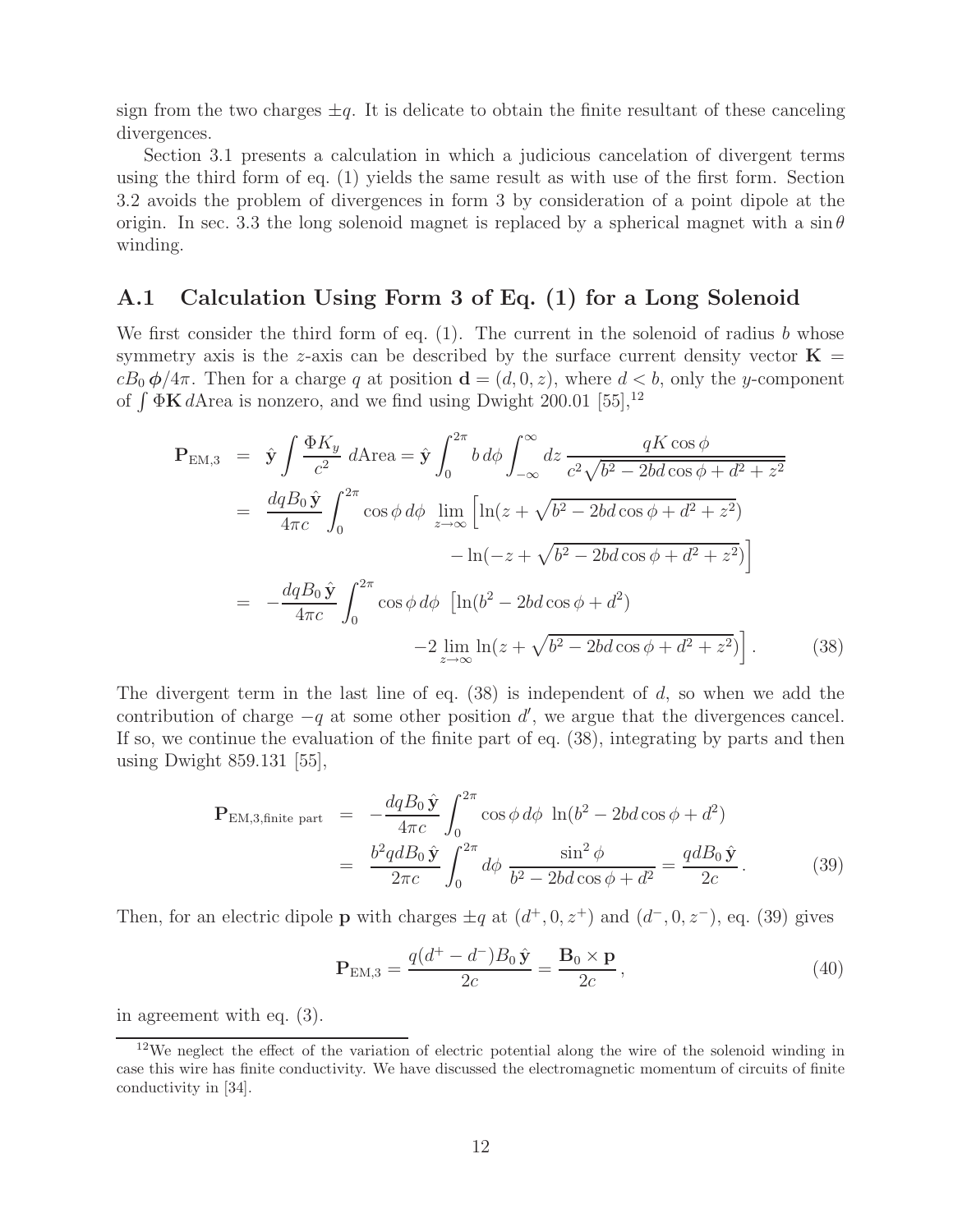#### **A.2 Calculation for a Point Dipole via Form 3 of Eq. (1)**

If we use form 3 of eq. (1) to evaluate the electromagnetic momentum of a point dipole in a uniform magnetic field, we again obtain eq. (3), without having to cancel divergent terms. For simplicity, we suppose that the dipole is at the origin, with moment  $\mathbf{p} = p\hat{\mathbf{x}}$ . Then, the electric potential of this dipole at position **r** is  $\Phi = p \cos \theta / r^2$ , where  $\theta$  is the angle between vector **r** and dipole moment **p**. Point  $\mathbf{r} = (b, \phi, z)$  on the solenoid winding of radius a has vector **r** and dipole moment **p**. Foint  $\mathbf{r} = (0, \varphi, z)$  on the solenoid winding or radius *a* has<br>rectangular coordinates  $(b \cos \phi, b \sin \phi, z)$ , so that  $r = \sqrt{b^2 + z^2}$  and  $\cos \theta = b \cos \phi/r$ . The current in the solenoid is again described by the surface-current-density vector  $\mathbf{K} = cB_0\phi/4\pi$ , and again only the y-component of  $\int \Phi \mathbf{K} dA$  rea is nonzero. Hence,

$$
\mathbf{P}_{\text{EM},3} = \hat{\mathbf{y}} \int \frac{\Phi K_y}{c^2} d\text{Area} = \hat{\mathbf{y}} \int_0^{2\pi} a \, d\phi \int_{-\infty}^{\infty} dz \, \frac{p \cos \theta}{c^2 r^2} K \cos \phi
$$

$$
= \frac{b^2 B_0 p}{4\pi c} \hat{\mathbf{y}} \int_0^{2\pi} d\phi \, \cos^2 \phi \int_{-\infty}^{\infty} \frac{dz}{(b^2 + z^2)^{3/2}} = \frac{B_0 p}{2c} \hat{\mathbf{y}} = \frac{\mathbf{B}_0 \times \mathbf{p}}{2c},\tag{41}
$$

in further agreement with eq. (3).

### **A.3 Calculation for a Spherical Magnet Using Form 3**

The use of a long solenoid as a model of a uniform magnetic field involves unrealistic conditions at "infinity", which may lead to subtle inaccuracies in some calculations of the electromagnetic momentum. A better model for a uniform magnetic field  $\mathbf{B}_0$  may be a sphere of (large) radius b on which there exists a surface current density that varies as  $\mathbf{K} = 3c\mathbf{B}_0 \times \hat{\mathbf{r}}/8\pi$ , where  $\hat{\bf r}$  is a unit vector from the center of the sphere. The magnetic field is uniform within the sphere, while outside the sphere the field is that of the magnetic dipole  $\mathbf{m} = b^3 \mathbf{B}_0/2$ located at the center of the sphere.

We first consider a charge q at position  $d/2\hat{z}$  where  $d/2 < a$ . Then, the electric scalar potential of a charge q at position  $d/2\hat{z}$  where  $d/2 < b$ , can be written in a spherical coordinate system  $(r, \theta, \phi)$  for  $r > d/2$  as,

$$
\Phi_q(r > d/2) = \frac{2q}{d} \sum_n \left(\frac{d}{2r}\right)^{n+1} P_n(\cos \theta),\tag{42}
$$

where  $P_n$  is a Legendre polynomial.

Then, the electric dipole  $\mathbf{p} = q\,d\hat{\mathbf{z}}$  consisting of charges  $\pm q$  at positions  $\pm d/2\hat{\mathbf{z}}$  has potential,

$$
\Phi_p(r > d/2) = \frac{4q}{d} \sum_{n \text{ odd}} \left(\frac{d}{2r}\right)^{n+1} P_n(\cos \theta),\tag{43}
$$

recalling that  $P_n(-\mu)=(-1)^nP_n(\mu)$ .

The electromagnetic momentum associated with the electric dipole **p** and the spherical magnet is, according to form 3 of eq. (1),

$$
\mathbf{P}_{\text{EM},3} = \int \frac{\Phi_p(b)\mathbf{K}}{c^2} d\text{Area} = \frac{4q}{d} \frac{3\mathbf{B}_0}{8\pi c} \times \sum_{n \text{ odd}} \left(\frac{d}{2b}\right)^{n+1} \int_{-1}^1 2\pi b^2 d\cos\theta \ P_n(\cos\theta) \hat{\mathbf{r}}
$$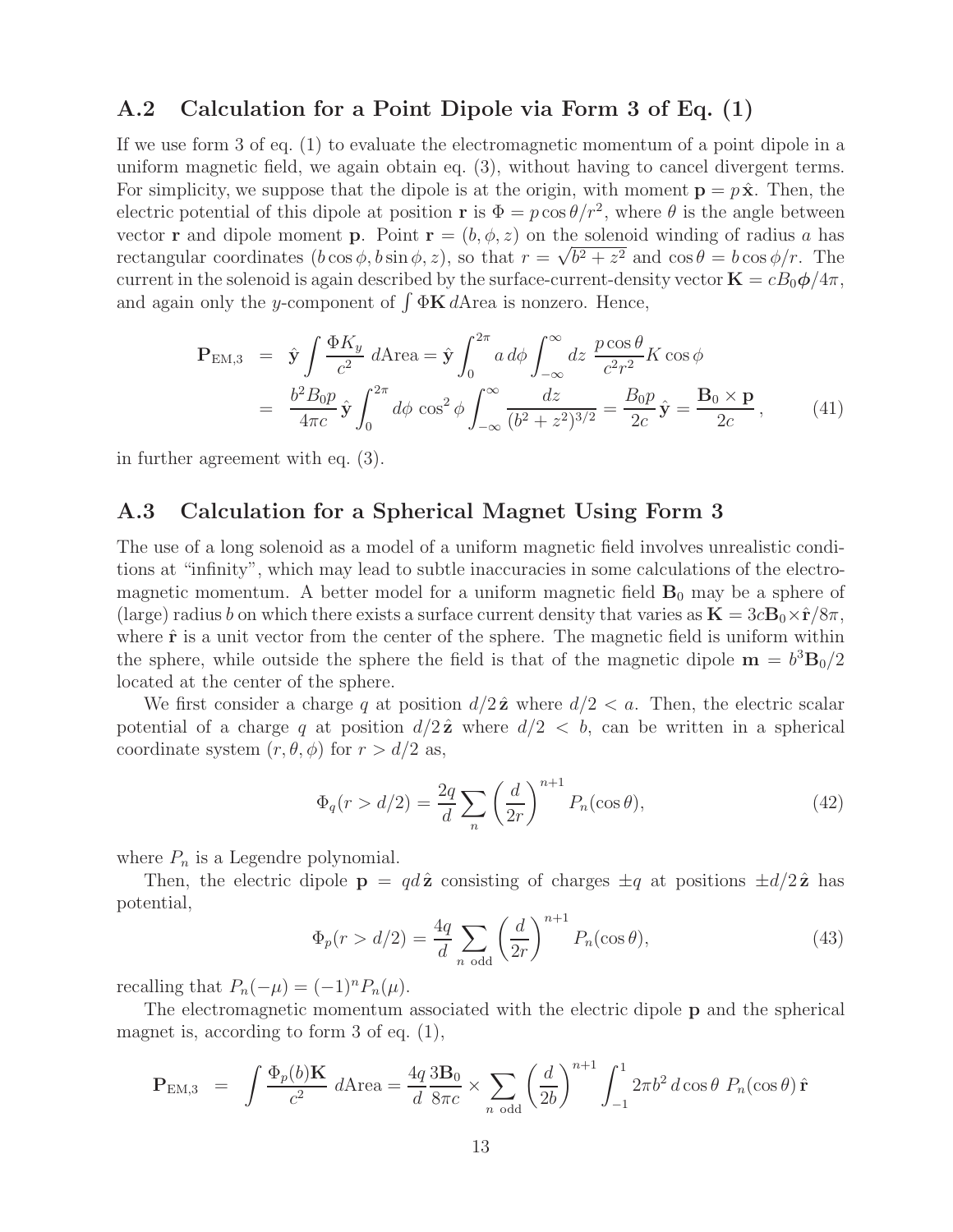$$
= \frac{3b^2q\mathbf{B}_0}{cd} \times \sum_{n \text{ odd}} \left(\frac{d}{2b}\right)^{n+1} \int_{-1}^1 d\cos\theta \ P_n(\cos\theta)(\cos\theta \hat{\mathbf{z}} + \sin\theta \hat{\boldsymbol{\rho}})
$$

$$
= \frac{\mathbf{B}_0 \times q d\hat{\mathbf{z}}}{2c} = \frac{\mathbf{B}_0 \times \mathbf{p}}{2c},\tag{44}
$$

in agreement with eq. (3).

## **B Appendix: Transient Analysis**

#### **B.1 Thomson's 1904 Analysis of a Magnet plus Electric Charge**

In 1904, J.J. Thomson considered a "magnet" (Ampèrian magnetic dipole **m**) together with an external electric charge [25, 39, 40, 41]. He first deduced the field momentum of the system as,

$$
\mathbf{P}_{\rm EM} = \frac{\mathbf{E} \times \mathbf{m}}{c},\tag{45}
$$

using the second form of eq. (1), which form he had invented in 1891 [23, 24]. He then confirmed eq. (1) using the first (Maxwell) form of eq. (1).

On p. 348 of [40] he remarked, in effect, that his first argument that led to eq. (45) suggested the field momentum is associated with the magnetic dipole, while his second (Maxwell) argument suggested it is associated with the electric charge. He then noted that if the Ampèrian magnetic dipole were a small permanent magnet (in the field of an electric charge), and this magnet were demagnetized by "tapping," the magnet would acquire the initial momentum (45) according to his first argument, while the electric charge should aquire this momentum according to his second (Maxwell) argument.

He did not conclude that these contradictory statements imply the total momentum of the system must be zero (when it is "at rest") [43], such that there exists a "hidden" mechanical momentum [42] in the moving charges of the magnet, equal and opposite to the field momentum of the system, $13,14,15,16$ 

$$
\mathbf{P}_{\text{mag,hidden}} = \frac{\mathbf{m} \times \mathbf{E}}{c} = -\mathbf{P}_{\text{EM}}.\tag{46}
$$

Then, if the field momentum vanishes the "hidden" mechanical momentum does also, and the total momentum of the system remains zero.

<sup>&</sup>lt;sup>13</sup>The form  $(46)$  was first given in eq.  $(7.85)$  of [45]. See also Ex. 12.13 of [46] and [47].

<sup>&</sup>lt;sup>14</sup>A loop of area A that carries current I has magnetic moment  $m = IA/c$ , so the "hidden" momentum  $(46)$  of the Ampèrian magnetic dipole (and the field momentum  $(45)$ , which is the negative of eq.  $(46)$ ) is an effect of order  $1/c^2$  and can be called "relativistic." Of course, the latter notion was not yet well established 1904.

<sup>&</sup>lt;sup>15</sup>The stable electric charges found in Nature, electrons and protons, also have magnetic moments, and can possess "hidden" momentum. See, for example, [48, 49].

In this note we suppose that electric charges do not have magnetic moments.

 $16$ For discussion of a general definition of "hidden" momentum, see [44].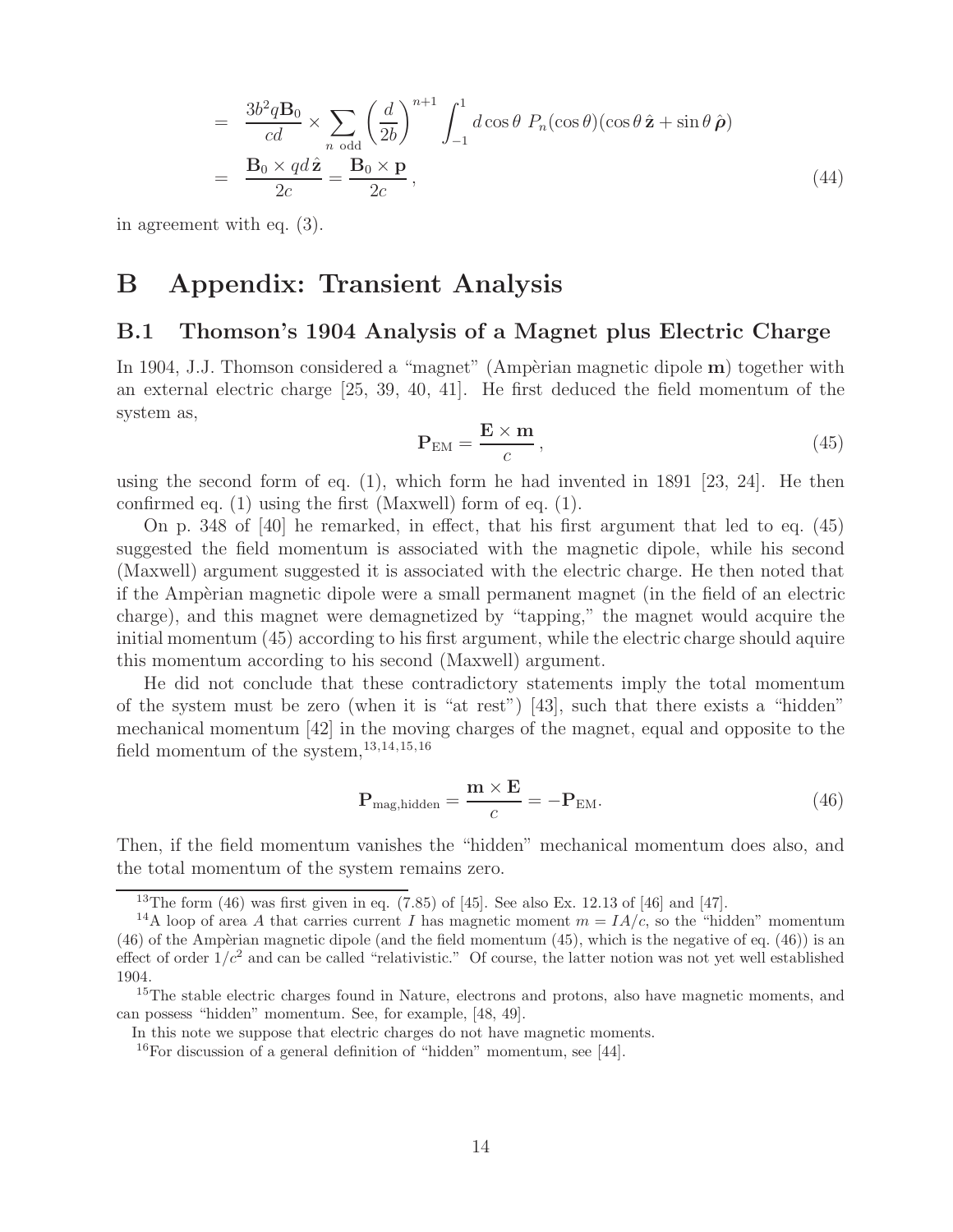For Thomson's particular example, the magnetic moment drops to zero while the static electric field of the charge is unchanged. The latter field exerts no Lorentz force on the (electrically neutral) magnetic dipole, so there is no change in its total mechanical momentum,

$$
\mathbf{F}_{\text{mag,Lorentz}} = 0 = \frac{d\mathbf{P}_{\text{mag}}}{dt} = \frac{d}{dt}(\mathbf{P}_{\text{mag,overt}} + \mathbf{P}_{\text{mag,hidden}}) = M_{\text{mag}}\frac{d\mathbf{v}_{\text{mag}}}{dt} + \frac{d\mathbf{P}_{\text{mag,hidden}}}{dt}, (47)
$$

where the "overt" momentum of the magnet is its mass  $M_{\text{mag}}$  times the velocity  $\mathbf{v}_{\text{mag}}$  of its center of mass. The "overt" mechanical momentum of the magnet/dipole changes according  $\mathrm{to,}^{17}$ 

$$
M_{\rm mag} \frac{d\mathbf{v}_{\rm mag}}{dt} = \frac{d\mathbf{P}_{\rm mag,overt}}{dt} = \mathbf{F}_{\rm mag, Lorentz} - \frac{d\mathbf{P}_{\rm mag, hidden}}{dt} = -\frac{d\mathbf{P}_{\rm mag, hidden}}{dt},\tag{48}
$$

$$
M_{\text{mag}} \mathbf{v}_{\text{mag,final}} = \mathbf{P}_{\text{mag,overt,final}} = \mathbf{P}_{\text{mag,hidden,initial}} = \frac{\mathbf{m} \times \mathbf{E}}{c}.
$$
 (49)

Meanwhile, the decreasing magnetic moment leads to an induced electric field at the charge q, such that the force on the charge (which has no magnetic moment and no "hidden" momentum) is,

$$
\mathbf{F} = q\mathbf{E}_{\text{ind}} = -\frac{q}{c}\frac{\partial \mathbf{A}}{\partial t} = -\frac{q\,\mathbf{\dot{m}} \times \mathbf{r}}{cr^3} = \frac{\mathbf{\dot{m}} \times \mathbf{E}}{c} = -\frac{d\mathbf{P}_{\text{mag, overt}}}{dt} \,. \tag{50}
$$

The final ("overt") momentum of the charge is,

$$
M_q \mathbf{v}_{q,\text{final}} = \mathbf{P}_{q,\text{overt,\text{final}}} = -\frac{\mathbf{m} \times \mathbf{E}}{c} = -\mathbf{P}_{\text{mag,overt,\text{final}}} = \mathbf{P}_{\text{EM,initial}},\tag{51}
$$

The final total momentum of the system is zero, while the magnet and the charge have equal and opposite final momenta.

#### **B.2 Transient Analysis of a Magnet and Capacitor**

*Appendix B.2 is based on work by B.Y.-K. Hu.*

In Appendix B.2, we consider a system consisting of an electrically neutral "magnet" that has initial (Ampèrian) magnetic dipole moment  $\mathbf{m}_i$  and a "capacitor" with initial (Gilbertian) electric dipole moment  $\mathbf{p}_i$ . These moments are both nonzero initially, and both the magnet and capacitor are initially at rest. The initial total momentum of the system is zero,

$$
\mathbf{P}_{\text{total,initial}} = 0 = \mathbf{P}_{\text{mech,initial}} + \mathbf{P}_{\text{EM,initial}} = \mathbf{P}_{\text{mech,hidden,initial}} + \mathbf{P}_{\text{EM,initial}}, \tag{52}
$$

and we suppose that the initial field momentum is well approximated by the expression [25, 39, 40, 41],

$$
\mathbf{P}_{\text{EM,initial}} = \frac{\mathbf{E}_i \times \mathbf{m}_i}{c} \ \left(= -\mathbf{P}_{\text{mech,hidden,initial}} \right),\tag{53}
$$

<sup>17</sup>When Shockley coined the term "hidden momentum" [42], he was also concerned with "hiddenmomentum forces" that arise when changes occur in examples like that of the present note. The term  $-dP_{\text{mech},\text{hidden}}/dt$  was called the "hidden-momentum force" by Shockley [42], but is only occasionally mentioned in the literature. See, for example, sec. IV of [50], p. 53 of [51], and sec. 2.5 of [52]. *Some care is required in reading [50], where the distinction between Ampèrian and Gilbertian magnetic dipoles was not always observed.*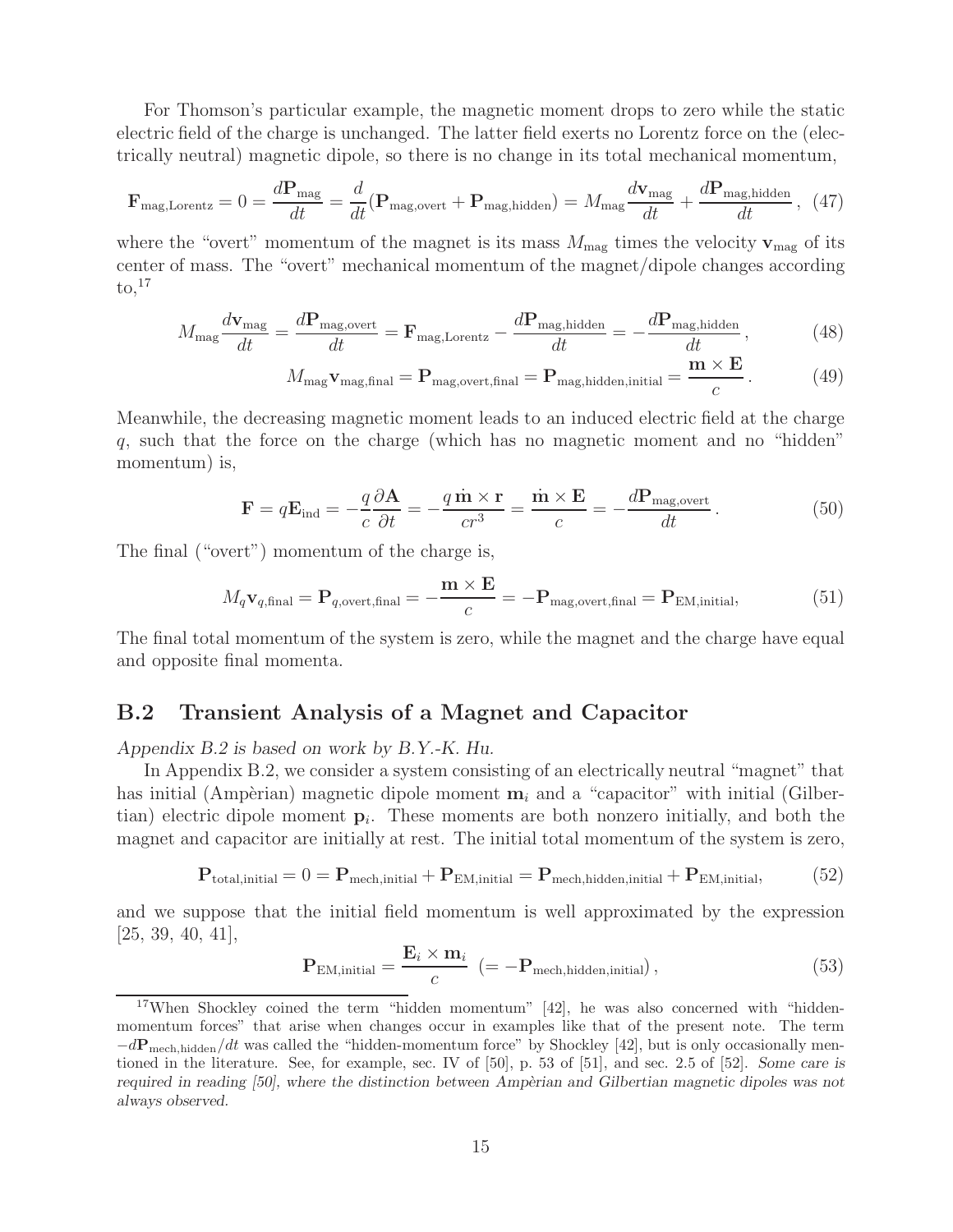where  $\mathbf{E}_i$  is the initial electric field at the magnet due to the capacitor. For this to be so, the capacitor should be outside the magnet, and their separation should be large compared to their characteristic lengths.

The field momentum of an electric dipole **p** in a magnetic field **B** can also be computed from the vector potential  $\mathbf{A}(\mathbf{r}) = \int [\mathbf{J}(\mathbf{r'})/c|\mathbf{r} - \mathbf{r'}|] dVol'$  (in the Coulomb gauge), due to the current density **J** in the magnet that produces  $|\mathbf{B}|$ , according to Maxwell's form  $(1)$ ,

$$
\mathbf{P}_{\text{EM}} = \int \frac{\rho \mathbf{A}}{c} d\text{Vol} = q \frac{\mathbf{A}(\mathbf{d}^{+}) - \mathbf{A}(\mathbf{d}^{-})}{c} = (\mathbf{p} \cdot \nabla) \frac{\mathbf{A}}{c} = \frac{\mathbf{B} \times \mathbf{p}_{i}}{c} + \nabla \left(\frac{\mathbf{p} \cdot \mathbf{A}}{c}\right)
$$
(54)  
= 
$$
\frac{\mathbf{B} \times \mathbf{p}}{c} + \frac{\mathbf{p}}{c^{2}} \cdot \int \mathbf{J}(\mathbf{r}') \nabla \left(\frac{1}{|\mathbf{r} - \mathbf{r}'|}\right) d\text{Vol}' = \frac{\mathbf{B} \times \mathbf{p}}{c} - \frac{\mathbf{p}}{c^{2}} \cdot \int \mathbf{J}(\mathbf{r}') \frac{\mathbf{r} - \mathbf{r}'}{|\mathbf{r} - \mathbf{r}'|^{3}} d\text{Vol}',
$$

where the third form was deduced as eq. (65) of [38], and the fourth form follows from the vector calculus identity for  $\nabla(\mathbf{p} \cdot \mathbf{A})$ , noting that  $\mathbf{B} = \nabla \times \mathbf{A}$  and that the operator  $\nabla$  does not act on the dipole moment  $\mathbf{p} = q(\mathbf{d}^+ - \mathbf{d}^-)$ . The last form is due to B.Y.-K. Hu. In eq. (54), **r** is the position of the capacitor/electric dipole moment **p**.

We consider two transient scenarios: the magnet current drops to zero while the capacitor remains charged; and the capacitor discharges while the magnet current remains constant.

#### **B.2.1 The Magnet Current (and Dipole Moment m) Drop to Zero**

*This case is similar to that of sec. B.1, where the magnet current also dropped to zero.*

When the current in the magnet is changing, there exists a transient electric field given by,

$$
\mathbf{E}_{\text{transient}} = -\frac{1}{c} \frac{\partial \mathbf{A}}{\partial t},\tag{55}
$$

where **A** is the vector potential (in the Coulomb gauge) associated with the magnet current. This transient electric field exerts a force with density ρ**E**transient on the charge density of the capacitor, so the capacitor takes on momentum,

$$
\mathbf{P}_{\text{cap,final}} = M_{\text{cap}} \mathbf{v}_{\text{cap,final}} = \int \mathbf{F}_{\text{cap}} dt = -\frac{1}{c} \int \rho \, d\text{Vol} \int \frac{\partial \mathbf{A}}{\partial t} dt = \int \frac{\rho \mathbf{A}_i}{c} d\text{Vol} = \mathbf{P}_{\text{EM,initial}}(56)
$$

That is, the initial field momentum becomes converted to mechanical momentum of the capacitor as the current and the magnetic moment **m** drop to zero.

The electric field of the capacitor exerts no force on the electrically neutral magnet,  $\mathbf{F}_{\text{mag}} = 0$ , so it might seem that the magnet ends up with zero momentum, once the initial "hidden" mechanical momentum,  $P_{\text{mech,hidden,initial}} = \mathbf{E} \times \mathbf{m}/c$ , has fallen to zero. If so, the total final momentum of the system would be nonzero, and momentum would not be conserved.

However, we should consider Newton's law for the magnet to read,

$$
\mathbf{F}_{\text{mag}} = \frac{d\mathbf{P}_{\text{mag}}}{dt} = \frac{d}{dt}(M_{\text{mag}}\mathbf{v}_{\text{mag}} + \mathbf{P}_{\text{mech,hidden}}),
$$
\n(57)

where  $M_{\text{mag}}$  and  $\mathbf{v}_{\text{mag}}$  are the mass and velocity of the magnet, in that the "hidden" mechanical momentum of the system is associated with the moving charges of the magnet current.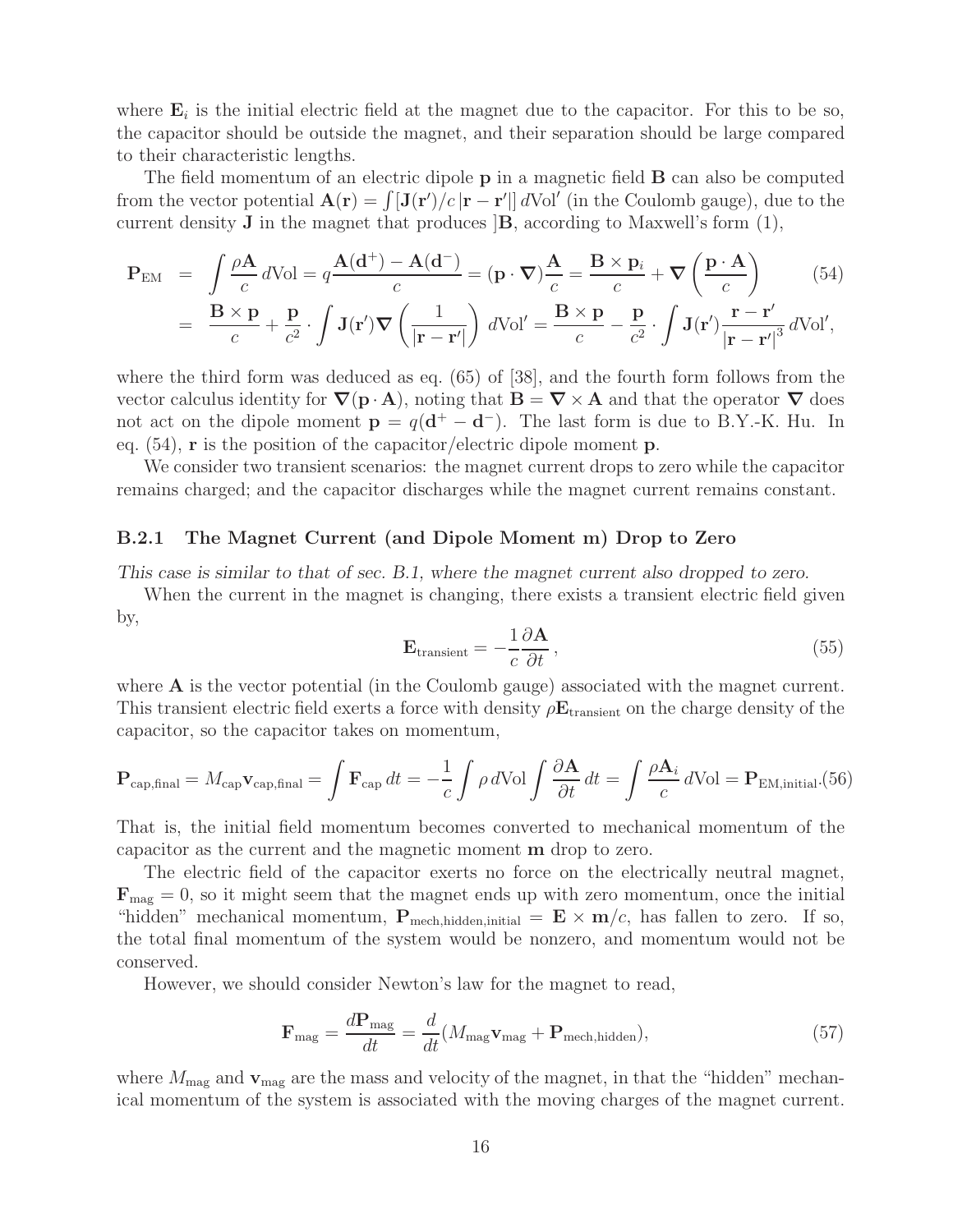Hence, the motion of the magnet is related by,

$$
M_{\text{mag}} \frac{d\mathbf{v}_{\text{mag}}}{dt} = \mathbf{F}_{\text{mag}} - \frac{d}{dt} \mathbf{P}_{\text{mech,hidden}} \tag{58}
$$

So, even though  $\mathbf{F}_{\text{mag}} = 0$ , the magnet ends up with a small final momentum,<sup>18</sup>

$$
\mathbf{P}_{\text{mag,final}} = M_{\text{mag}} \mathbf{v}_{\text{mag,final}} = \mathbf{P}_{\text{mech,hidden,initial}} = \frac{\mathbf{E}_i \times \mathbf{m}_i}{c} = -\mathbf{P}_{\text{EM,initial}} = -\mathbf{P}_{\text{cap,final}}, \tag{59}
$$

such that the final total momentum is zero, as expected from momentum conservation,

$$
\mathbf{P}_{\text{total,final}} = \mathbf{P}_{\text{mag,final}} + \mathbf{P}_{\text{cap,final}} = \frac{\mathbf{E}_i \times \mathbf{m}_i}{c} + \frac{\mathbf{m}_i \times \mathbf{E}_i}{c} = 0.
$$
 (60)

#### **B.2.2 The Capacitor Discharges (and the Dipole Moment p Drops to Zero)**

If instead, the capacitor discharges while the magnet current is held constant (by a "battery"), there exists a transient current density associated with the capacitor, which can be represented as,

$$
\mathbf{J}_{\text{cap}} = \frac{d\mathbf{p}}{dt} \delta^3(\mathbf{r} - \mathbf{r}_{\text{cap}}),\tag{61}
$$

for a small (pointlike) capacitor. The magnetic field  $\mathbf{B}_i$  of the magnet at the location of the capacitor exerts a Lorentz force on this transient current density,

$$
\mathbf{F}_{\text{cap}} = \int \frac{\mathbf{J}_{\text{cap}}}{c} \times \mathbf{B}_i \, d\text{Vol} = \frac{d\mathbf{p}}{dt} \times \frac{\mathbf{B}_i}{c},\tag{62}
$$

such that the final momentum of the capacitor (whose initial moment is  $\mathbf{p}_i$  and whose final moment is zero) is,

$$
\mathbf{P}_{\text{cap,final}} = \int \mathbf{F}_{\text{cap}} dt = -\frac{\mathbf{p}_i \times \mathbf{B}_i}{c} = \frac{\mathbf{B}_i \times \mathbf{p}_i}{c} = M_{\text{cap}} \mathbf{v}_{\text{cap,final}}.
$$
 (63)

In addition, the current density (61) of the discharging capacitor generates a transient magnetic field according to the Biot-Savart law,

$$
\mathbf{B}_{\rm cap}(\mathbf{r}) = \int \frac{\mathbf{J}_{\rm cap}(\mathbf{r}') \times (\mathbf{r} - \mathbf{r}')}{c |\mathbf{r} - \mathbf{r}'|^3} d\text{Vol}' = \frac{d\mathbf{p}}{dt} \times \frac{\mathbf{r} - \mathbf{r}_{\rm cap}}{c |\mathbf{r} - \mathbf{r}_{\rm cap}|^3}.
$$
(64)

This transient field exerts a Lorentz force on the current density  $J_i$  of the magnet,

$$
\mathbf{F}_{\text{mag}} = \int \frac{\mathbf{J}_i \times \mathbf{B}_{\text{cap}}}{c} \, d\text{Vol.} \tag{65}
$$

<sup>&</sup>lt;sup>18</sup>An interpretation of eqs.  $(58)-(59)$  is that as the "hidden" mechanical momentum drops to zero, it becomes converted (by "hidden-momentum forces") to "ordinary" (or "overt") mechanical momentum associated with motion of the magnet's center of mass.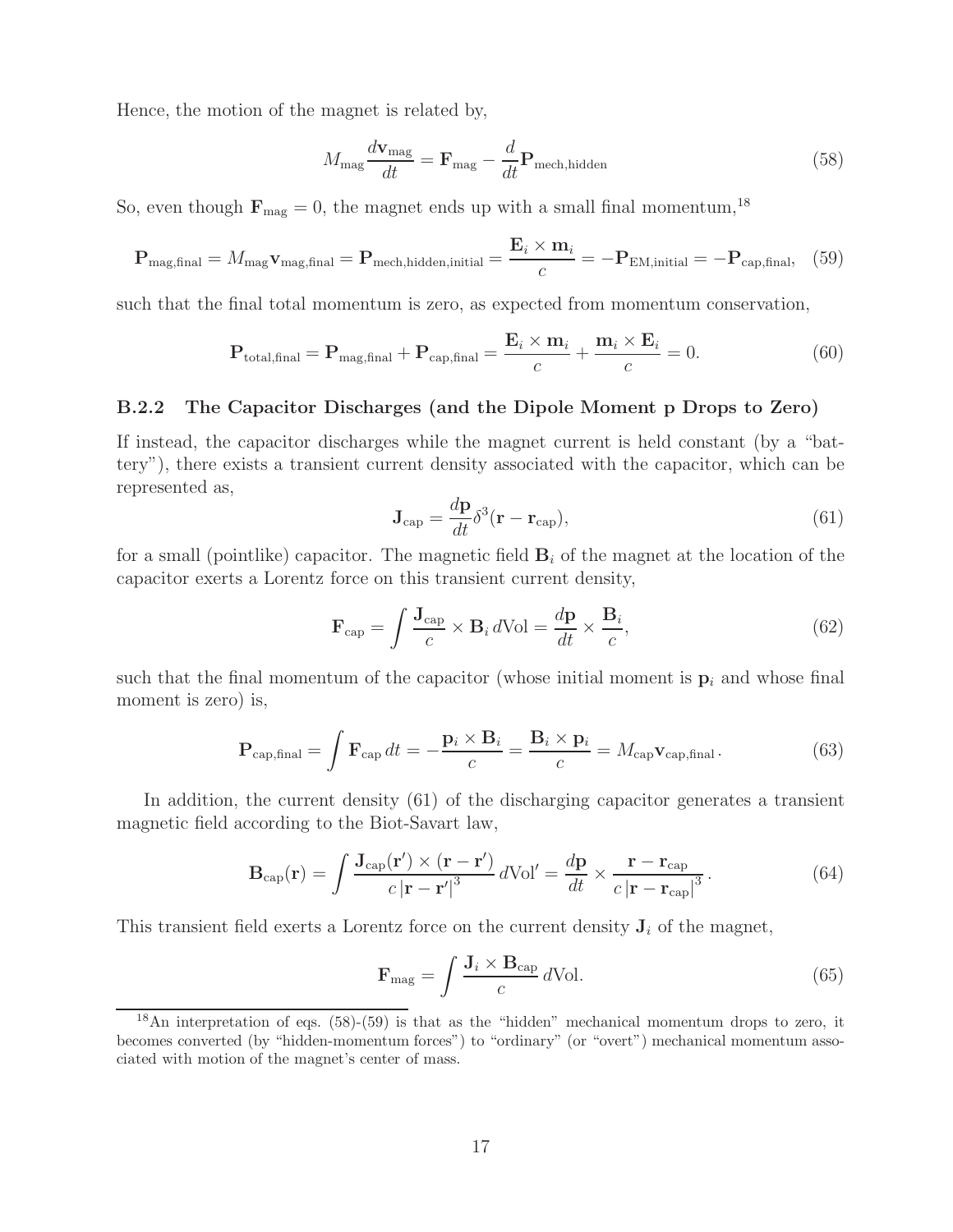As a result, the magnet takes on final momentum,

$$
\mathbf{P}_{\text{mag,final}} = \int \mathbf{F}_{\text{mag}} dt = \int \mathbf{J}_i \times \left( -\mathbf{p}_i \times \frac{\mathbf{r} - \mathbf{r}_{\text{cap}}}{c^2 |\mathbf{r} - \mathbf{r}_{\text{cap}}|^3} \right) dVol \n= -\mathbf{p}_i \int \mathbf{J}_i \cdot \frac{\mathbf{r} - \mathbf{r}_{\text{cap}}}{c^2 |\mathbf{r} - \mathbf{r}_{\text{cap}}|^3} dVol + \int \mathbf{J}_i \cdot \mathbf{p}_i \frac{\mathbf{r} - \mathbf{r}_{\text{cap}}}{c^2 |\mathbf{r} - \mathbf{r}_{\text{cap}}|^3} dVol \n= -\int \mathbf{J}_i \cdot \mathbf{p}_i \frac{\mathbf{r}_{\text{cap}} - \mathbf{r}}{c^2 |\mathbf{r}_{\text{cap}} - \mathbf{r}|^3} dVol,
$$
\n(66)

noting that,

$$
\int \mathbf{J} \cdot \frac{\mathbf{r} - \mathbf{r}'}{|\mathbf{r} - \mathbf{r}'|^3} d\text{Vol} = -\int \mathbf{J} \cdot \nabla \left(\frac{1}{|\mathbf{r} - \mathbf{r}'|}\right) d\text{Vol} = \int \frac{\nabla \cdot \mathbf{J}}{|\mathbf{r} - \mathbf{r}'|} d\text{Vol} - \int \nabla \cdot \left(\frac{\mathbf{J}}{|\mathbf{r} - \mathbf{r}'|}\right) d\text{Vol}
$$

$$
= -\oint \frac{\mathbf{J}}{|\mathbf{r} - \mathbf{r}'|} \cdot d\text{Area} \to 0,
$$
(67)

for a bounded, static current density, which obeys  $\nabla \cdot \mathbf{J} = 0$ .<sup>19</sup>

The final momentum of the system due to the transient forces identified above is,

$$
\mathbf{P}_{\text{mag,final}} + \mathbf{P}_{\text{cap,final}} = \mathbf{B}_i \times \mathbf{p}_i - \int \mathbf{J}_i \cdot \mathbf{p}_i \frac{\mathbf{r}_{\text{cap}} - \mathbf{r}'}{c^2 \left| \mathbf{r}_{\text{cap}} - \mathbf{r}' \right|^3} d\text{Vol}' = \mathbf{P}_{\text{EM,initial}},\tag{68}
$$

recalling eq.  $(54)$ . As found in sec. B.1, the initial field momentum  $P_{EM,initial}$  is transferred to final mechanical momentum by the changes to the system.

Again, we expect the total final momentum to be zero, so we must note again that the initial "hidden" mechanical momentum of the magnet becomes transferred to "overt" mechanical momentum of the magnet, during which action the center of mass of the "magnet" is given impulsive motion by the transient "hidden-momentum forces", such that the final momentum of the magnet is not that given in eq.  $(66)$ , but actually is,

$$
\mathbf{P}_{\text{mag,final}} = M_{\text{mag}} \mathbf{v}_{\text{mag,final}} = -\int \mathbf{J}_i \cdot \mathbf{p}_i \frac{\mathbf{r}_{\text{cap}} - \mathbf{r}'}{c^2 |\mathbf{r}_{\text{cap}} - \mathbf{r}'|^3} d\text{Vol}' + \mathbf{P}_{\text{mech,hidden,initial}}
$$

$$
= -\int \mathbf{J}_i \cdot \mathbf{p}_i \frac{\mathbf{r}_{\text{cap}} - \mathbf{r}'}{c^2 |\mathbf{r}_{\text{cap}} - \mathbf{r}'|^3} d\text{Vol}' - \mathbf{P}_{\text{EM,initial}} = -\mathbf{B}_i \times \mathbf{p}_i. \tag{69}
$$

The total final momentum is,

$$
\mathbf{P}_{\text{total,final}} = \mathbf{P}_{\text{mag,final}} + \mathbf{P}_{\text{cap,final}} = -\mathbf{B}_i \times \mathbf{p}_i + \mathbf{B}_i \times \mathbf{p}_i = 0, \tag{70}
$$

as expected.

## **Acknowledgment**

The author wishes to thank Vladimir Hnizdo and Dave Jackson for discussions on electromagnetic momentum and "hidden" mechanical momentum.

<sup>&</sup>lt;sup>19</sup>For an "infinite" solenoid, with **J** perpendicular to its axis,  $\mathbf{J} \cdot d\mathbf{A} \cdot \mathbf{r} = 0$  for spherical surfaces centered on a point on the solenoid axis, so eq. (67) holds for this case also.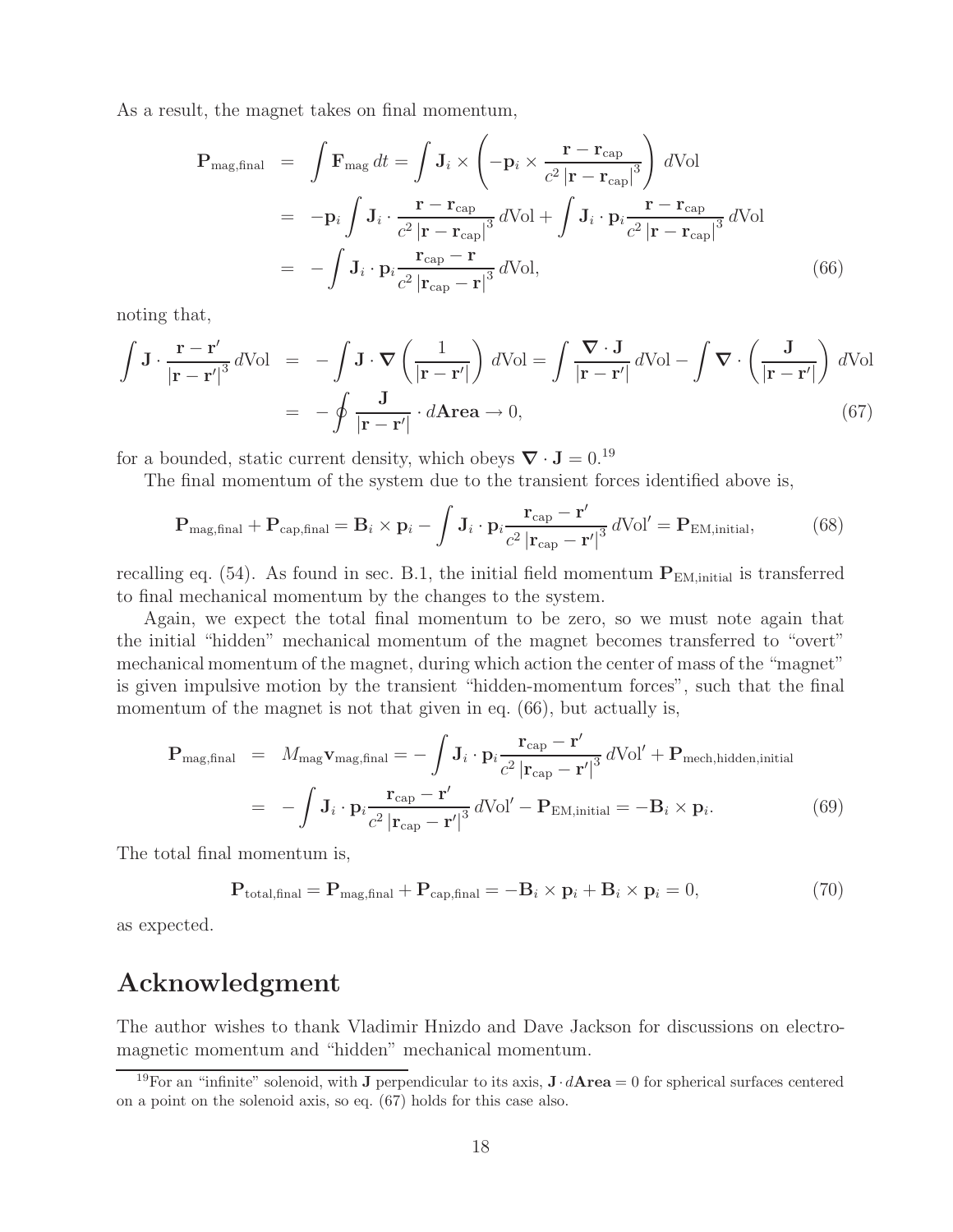# **References**

- [1] H. von Helmholtz, *uber discontinuirliche Fl¨ ¨ ussigkeits-Bewegungen*, Monatsberichte der Königl. Akad. Wissen. (Berlin) (April 23, 1868), p. 215, http://kirkmcd.princeton.edu/examples/fluids/helmholtz\_mkrawb\_215\_68.pdf See also Art. 202, vol. I of J.C. Maxwell, *A Treatise on Electricity and Magnetism*, 3rd ed. (Clarendon Press, 1892, 1904), http://kirkmcd.princeton.edu/examples/EM/maxwell\_treatise\_v1\_04.pdf
- [2] G. Kirchhoff, *Zur Theorie des Condensators*, Monatsberichte der Königl. Akad. Wissen. (Berlin), pp. 144-162 (1877), http://kirkmcd.princeton.edu/examples/EM/kirchhoff\_mbkpawb\_144\_78.pdf
- [3] J.W. Nicholson, *The Electrification of Two Parallel Circular Discs*, Phil. Trans. Roy. Soc. London **A224**, 303 (1924), http://kirkmcd.princeton.edu/examples/EM/nicholson\_ptrsla\_224\_303\_24.pdf
- [4] E.M. Love, *The Electrostatic Field of Two Equal Circular Co-axial Conducting Disks*, Quart. J. Appl. Math. **2**, 428 (1949), http://kirkmcd.princeton.edu/examples/EM/love\_qjam\_2\_428\_49.pdf
- [5] W.J. Atkinson, J.H. Young and I.A. Brezovich, *An analytic solution for the potential due to a circular parallel plate capacitor*, J. Phys. A **16**, 2837 (1983), http://kirkmcd.princeton.edu/examples/EM/atkinson\_jpa\_16\_2837\_83.pdf
- [6] B.D. Hughes, *On the potential due to a circular parallel plate capacitor*, J. Phys. A **17**, 1385 (1984), http://kirkmcd.princeton.edu/examples/EM/hughes\_jpa\_17\_1385\_84.pdf
- [7] D.F. Bartlett and T.R. Cole, *The circular parallel plate capacitor: a numerical solution for the potential*, J. Phys. A **18**, 1337 (1985), http://kirkmcd.princeton.edu/examples/EM/bartlett\_jpa\_18\_1337\_85.pdf
- [8] H.J. Wintle and S. Kurylowicz, *Edge corrections for strip and disc capacitors*, IEEE Trans. Instrum. Meas. **IM-34**, 41 (1985), http://kirkmcd.princeton.edu/examples/EM/wintle\_ieeetim\_34\_41\_85.pdf
- [9] G.J. Sloggettt, N.G. Barton and S.J. Spencer, *Fringing fields in disc capacitors*, J. Phys. A **19**, 2725 (1986), http://kirkmcd.princeton.edu/examples/EM/sloggett\_jpa\_19\_2725\_86.pdf
- [10] H. Nishiyama and M. Nakamura, *Capacitance of Disk Capacitors*, IEEE Trans. Components, Packaging and Manufacturing Tech. **16**, 360 (1993), http://kirkmcd.princeton.edu/examples/EM/nishiyama\_ieeetcpmt\_16\_360\_93.pdf
- [11] H. Nishiyama and M. Nakamura, *Form and Capacitance of Parallel-Plate Capacitors*, IEEE Trans. Components, Packaging and Manufacturing Tech. A **17**, 477 (1994), http://kirkmcd.princeton.edu/examples/EM/nishiyama\_ieeetcpmta\_17\_477\_94.pdf
- [12] G.T. Carlson and B.L. Illman, *The circular disk parallel plate capacitor*, Am. J. Phys. **62**, 10991105 (1994), http://kirkmcd.princeton.edu/examples/EM/carlson\_ajp\_62\_1099\_94.pdf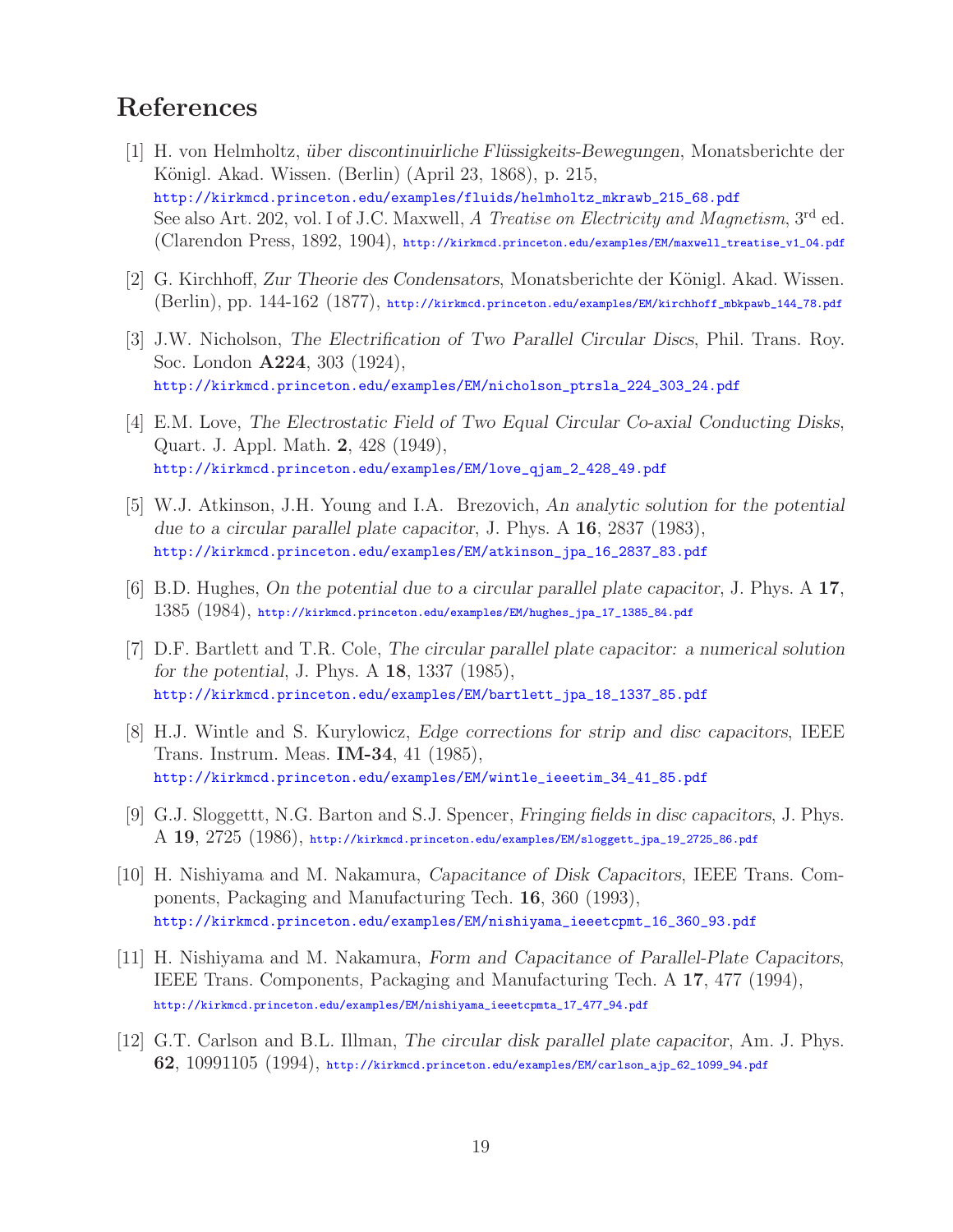- [13] G.W Parker, *Electric field outside a parallel plate capacitor*, Am. J. Phys. **70**, 502 (2002), http://kirkmcd.princeton.edu/examples/EM/parker\_ajp\_70\_502\_02.pdf
- [14] F.B. Johnson, B.L. Cragin and R.R. Hodges, *Electromagnetic momentum density and the Poynting vector in static fields*, Am. J. Phys. **62**, 33 (1994), http://kirkmcd.princeton.edu/examples/EM/johnson\_ajp\_62\_33\_94.pdf
- [15] J.D. Jackson, *Relation between Interaction terms in Electromagnetic Momentum*  $\int d^3x \mathbf{E} \times \mathbf{B}/4\pi c$  and Maxwell's  $e\mathbf{A}(\mathbf{x},t)/c$ , and Interaction terms of the Field La*grangian*  $\mathcal{L}_{em} = \int d^3x \, [E^2 - B^2] / 8\pi$  *and the Particle Interaction Lagrangian,*  $\mathcal{L}_{int} = e\phi$ e**v** · **A**/c (May 8, 2006), http://kirkmcd.princeton.edu/examples/EM/jackson\_050806.pdf
- [16] K.T. McDonald, *Four Expressions for Electromagnetic Field Momentum* (Apr. 10, 2006), http://kirkmcd.princeton.edu/examples/pem\_forms.pdf
- [17] M. Faraday, *Experimental Researches in Electricity*, Phil. Trans. Roy. Soc. London **122**, 125 (1832), kirkmcd.princeton.edu/examples/EM/faraday\_ptrsl\_122\_163\_32.pdf
- [18] M. Faraday, *Experimental Researches in Electricity.—Thirteenth Series*, Phil. Trans. Roy. Soc. London **128**, 125 (1838), http://kirkmcd.princeton.edu/examples/EM/faraday\_ptrsl\_128\_125\_38.pdf
- [19] M. Faraday, *Experimental Researches in Electricity.—Fourteenth Series*, Phil. Trans. Roy. Soc. London **128**, 265 (1838), http://kirkmcd.princeton.edu/examples/EM/faraday\_ptrsl\_128\_265\_38.pdf
- [20] M. Faraday, *On the Physical Character of the Lines of Magnetic Force*, Phil. Mag. **3**, 401 (1852), kirkmcd.princeton.edu/examples/EM/faraday\_pm\_3\_401\_52.pdf
- [21] Secs. 22-24 and 57 of J.C. Maxwell, *A Dynamical Theory of the Electromagnetic Field*, Phil. Trans. Roy. Soc. London **155**, 459 (1865), http://kirkmcd.princeton.edu/examples/EM/maxwell\_ptrsl\_155\_459\_65.pdf
- [22] J.H. Poynting, *On the Transfer of Energy in the Electromagnetic Field*, Phil. Trans. Roy. Soc. London **175**, 343 (1884), http://kirkmcd.princeton.edu/examples/EM/poynting\_ptrsl\_175\_343\_84.pdf
- [23] J.J. Thomson, *On the Illustration of the Properties of the Electric Field by Means of Tubes of Electrostatic Induction*, Phil. Mag. **31**, 149 (1891), http://kirkmcd.princeton.edu/examples/EM/thomson\_pm\_31\_149\_91.pdf
- [24] J.J. Thomson, *Recent Researches in Electricity and Magnetism* (Clarendon Press, 1893), http://kirkmcd.princeton.edu/examples/EM/thomson\_recent\_researches\_in\_electricity.pdf
- [25] K.T. McDonald, *J.J. Thomson and "Hidden" Momentum* (Apr. 30, 2014), http://kirkmcd.princeton.edu/examples/thomson.pdf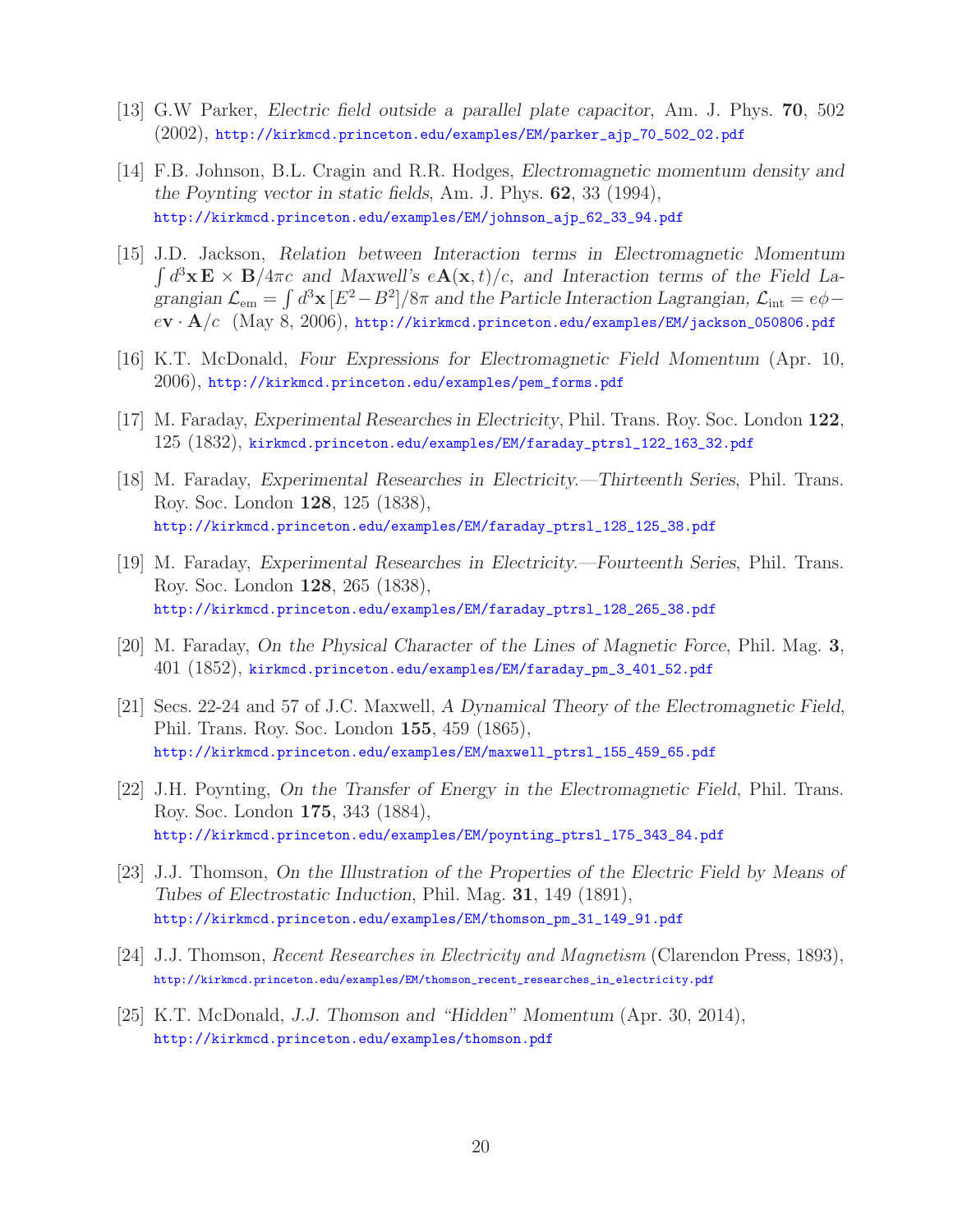- [26] H. Poincar´e, *La Th´eorie de Lorentz et la Principe de R´eaction*, Arch. Neer. **5**, 252 (1900), http://kirkmcd.princeton.edu/examples/EM/poincare\_an\_5\_252\_00.pdf Translation: *The Theory of Lorentz and the Principle of Reaction*, http://kirkmcd.princeton.edu/examples/EM/poincare\_an\_5\_252\_00\_english.pdf
- [27] W.H. Furry, *Examples of Momentum Distributions in the Electromagnetic Field and in Matter*, Am. J. Phys. **37**, 621 (1969), http://kirkmcd.princeton.edu/examples/EM/furry\_ajp\_37\_621\_69.pdf
- [28] Y. Aharonov, P. Pearle and L. Vaidman, *Comment on "Proposed Aharonov-Casher effect: Another example of an Aharonov-Bohm effect arising from a classical lag,"* Phys. Rev. A **37**, 4052 (1988), http://kirkmcd.princeton.edu/examples/QM/aharonov\_pra\_37\_4052\_88.pdf
- [29] R.H. Romer, *Electromagnetic field momentum*, Am. J. Phys. **63**, 777 (1995), http://kirkmcd.princeton.edu/examples/EM/romer\_ajp\_63\_777\_95.pdf
- [30] K.T. McDonald, *The Transverse Momentum of an Electron in a Wave* (Nov. 15, 1998), http://kirkmcd.princeton.edu/examples/transmom2.pdf
- [31] K.T. McDonald, *"Hidden" Momentum in a Coaxial Cable* (Mar. 28, 2002), http://kirkmcd.princeton.edu/examples/hidden.pdf
- [32] K.T. McDonald, *Onoochin's Paradox* (Jan. 1, 2006), http://kirkmcd.princeton.edu/examples/onoochin.pdf
- [33] K.T. McDonald, *McKenna's Paradox: Charged Particle Exiting the Side of a Solenoid Magnet* (April 12, 2006), http://kirkmcd.princeton.edu/examples/mckenna.pdf
- [34] K.T. McDonald, *Momentum in a DC Circuit* (May 26, 2006), http://kirkmcd.princeton.edu/examples/loop.pdf
- [35] K.T. McDonald, *Cullwick's Paradox: Charged Particle on the Axis of a Toroidal Magnet* (June 4, 2006), http://kirkmcd.princeton.edu/examples/cullwick.pdf
- [36] K.T. McDonald, *Slepian's Electromagnetic Spaceship* (June 18, 2006), http://kirkmcd.princeton.edu/examples/slepian.pdf
- [37] B.Y.-K. Hu, *On electromagnetic momentum of an electric dipole in a magnetic field* (Sept. 19, 2015), http://arxiv.org/abs/1408.4144
- [38] D.J. Griffiths, *Dipoles at rest*, Am. J. Phys. **60**, 979 (1992), http://kirkmcd.princeton.edu/examples/EM/griffiths\_ajp\_60\_979\_92.pdf
- [39] J.J. Thomson, *Electricity and Matter* (Charles Scribner's Sons, 1904), pp. 25-35, http://kirkmcd.princeton.edu/examples/EM/thomson\_electricity\_matter\_04.pdf
- [40] J.J. Thomson, *On Momentum in the Electric Field*, Phil. Mag. **8**, 331 (1904), http://kirkmcd.princeton.edu/examples/EM/thomson\_pm\_8\_331\_04.pdf